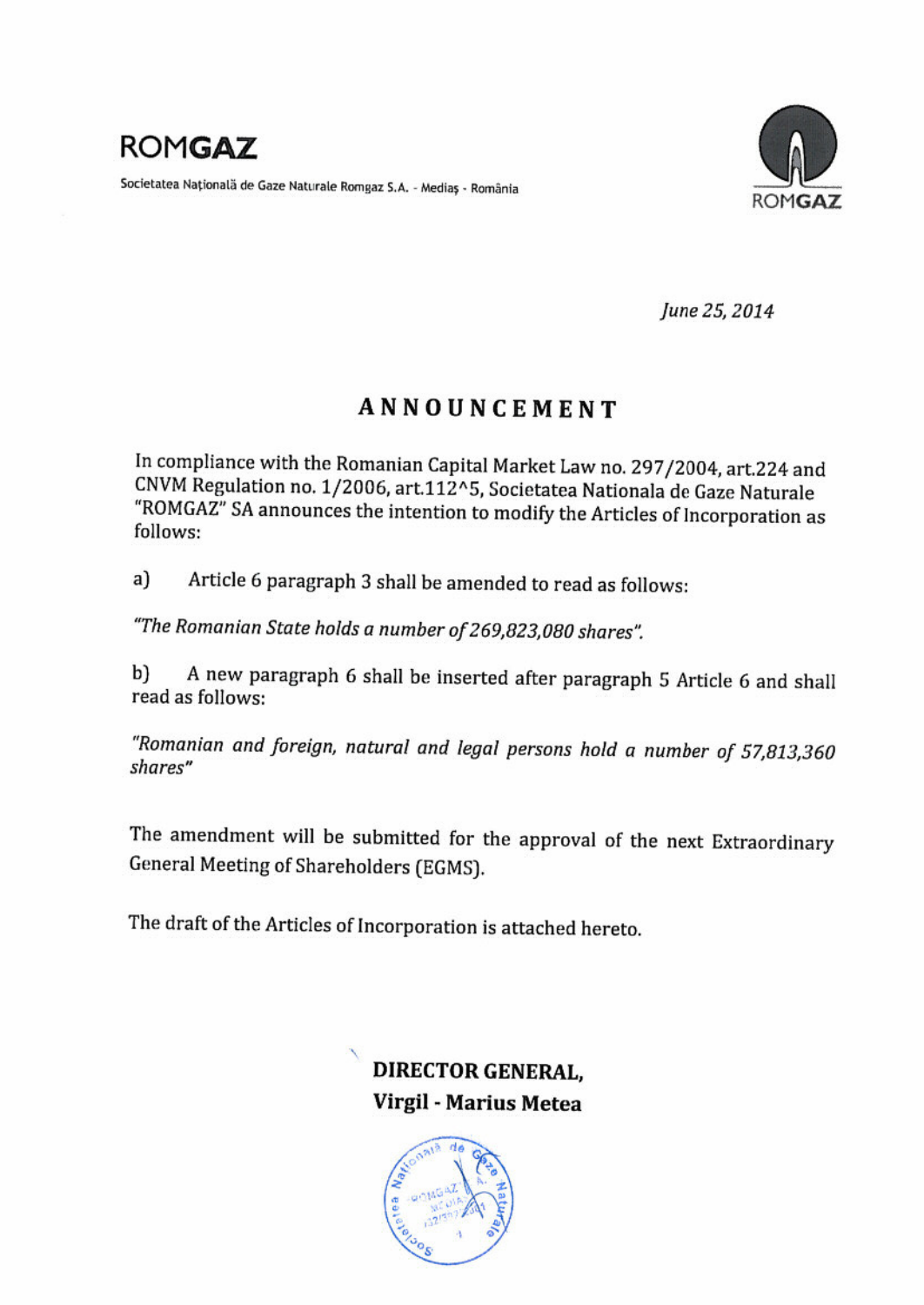## *ARTICLES OF INCORPORATION of Societatea Nationala de Gaze Naturale "Romgaz" - SA Medias updated on \_\_\_\_\_\_\_\_\_\_\_\_\_\_\_\_\_\_\_, 2014*

#### **ARTICLE 1 - Business Name**

The name of the company is Societatea Nationala de Gaze Naturale "Romgaz" - SA, hereinafter referred to as "*S.N.G.N. ROMGAZ - S.A*" or the "*Company"*.

#### **ARTICLE 2 - Legal Form**

S.N.G.N. "ROMGAZ" - S.A is a Romanian legal entity, its legal form is a joint-stock company and it performs its activities according to the Romanian Law and this Articles of Incorporation.

#### **ARTICLE 3 - Registered Office**

- (1) S.N.G.N. "ROMGAZ" S.A headquarters is located in Medias, C.I. Motas Square 4, Sibiu County.
- (2) S.N.G.N. "ROMGAZ" S.A headquarters may be changed subject to a resolution of the Extraordinary General Meeting of Shareholders.
- (3) S.N.G.N. "ROMGAZ" S.A is composed of 7 (seven) branches, provided for in annex "Branches of Societatea Nationala de Gaze Naturale "ROMGAZ" - S.A" attached hereto.
- (4) S.N.G.N. "ROMGAZ" S.A may set up subsidiaries, agencies, secondary offices or other similar units without legal personality subject to a resolution of the Extraordinary General Meeting of Shareholders.

#### **ARTICLE 4 - Duration**

The Company is set up for an unlimited time period.

#### **ARTICLE 5 – Field and Scope of Activities**

- (1) The core business of the Company, according to the Classification of Activities in the National Economy (CAEN Rev.2) is extraction of natural gas (CAEN code: 062).
- (2) The main scope of activity is extraction of natural gas (CAEN code: 0620);
- (3) The Company may perform the following secondary activities: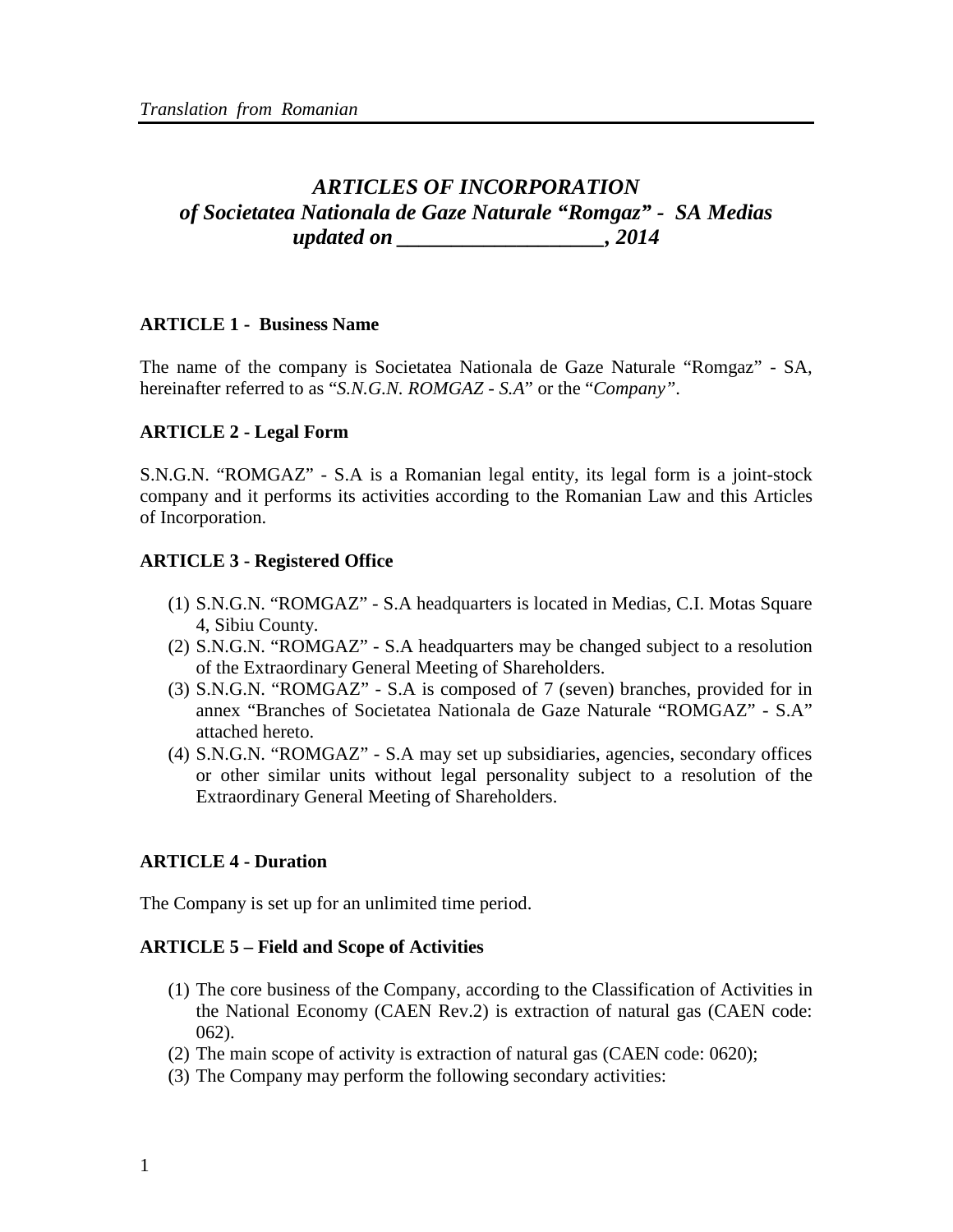- Underground storage of natural gas (CAEN code: 5210);
- Support activities for petroleum and natural gas extraction (CAEN code: 0910);
- Distribution of gaseous fuels through mains (CAEN code: 3522);
- Trade of gas through mains (CAEN code: 3523);
- Wholesale of solid, liquid and gaseous fuels and related products (CAEN code: 4671);
- Extraction of crude petroleum (CAEN code: 0610);
- Other mining and quarrying n.e.c. (CAEN code 0899);
- Support activities for other mining and quarrying (CAEN code: 0990);
- Manufacture of refined petroleum products (CAEN code: 1920);
- Manufacture of industrial gases (CAEN code: 2011);
- Technical testing and analysis, including of natural gas (CAEN code: 7120);
- Transport via pipeline, other than main pipelines (CAEN code: 4950);
- Freight transport by road (CAEN code: 4941);
- Other passenger land transport n.e.c. (CAEN code: 4939);
- Service activities incidental to land transportation (CAEN code: 5221);
- Cargo handling (CAEN code: 5224);
- Maintenance and repair of motor vehicles (CAEN code: 4520);
- Repair of fabricated metal products (CAEN code: 3311);
- Repair of machinery (CAEN code: 3312);
- Repair of electronic and optical equipment (CAEN code: 3313);
- Repair of electrical equipment (CAEN code; 3314);
- Repair and maintenance of other transport equipment n.e.c. (CAEN code: 3317);
- Repair of other equipment (CAEN code: 3319);
- Machining (CAEN code: 2562);
- Engineering activities and related technical consultancy (CAEN code: 7112);
- Other professional, scientific and technical activities n.e.c. (CAEN code: 7490);
- Renting and leasing of cars and light motor vehicles (CAEN code: 7711);
- Renting and leasing of trucks (CAEN code: 7712):
- Renting and leasing of construction and civil engineering machinery and equipment (CAEN code: 7732);
- Renting and leasing of other machinery, equipment and tangible goods (CAEN code: 7739);
- Renting and operating of own or leased real estate (CAEN code: 6820);
- Production of electricity (CAEN code: 3511);
- Transmission of electricity (CAEN code: 3512);
- Distribution of electricity (CAEN code: 3513);
- Trade of electricity (CAEN code: 3513);
- Water collection, treatment and supply (CAEN code: 3600);
- Steam and air conditioning supply (CAEN code: 3530);
- Technical testing and analysis, including of natural gas (CAEN code: 7120);
- Manufacture of other chemical products n.e.c. (CAEN code; 2059);
- Treatment and disposal of non-hazardous waste (CAEN code: 3821);
- Collection of non-hazardous waste (CAEN code: 3811);
- Collection of hazardous waste (CAEN code: 3812);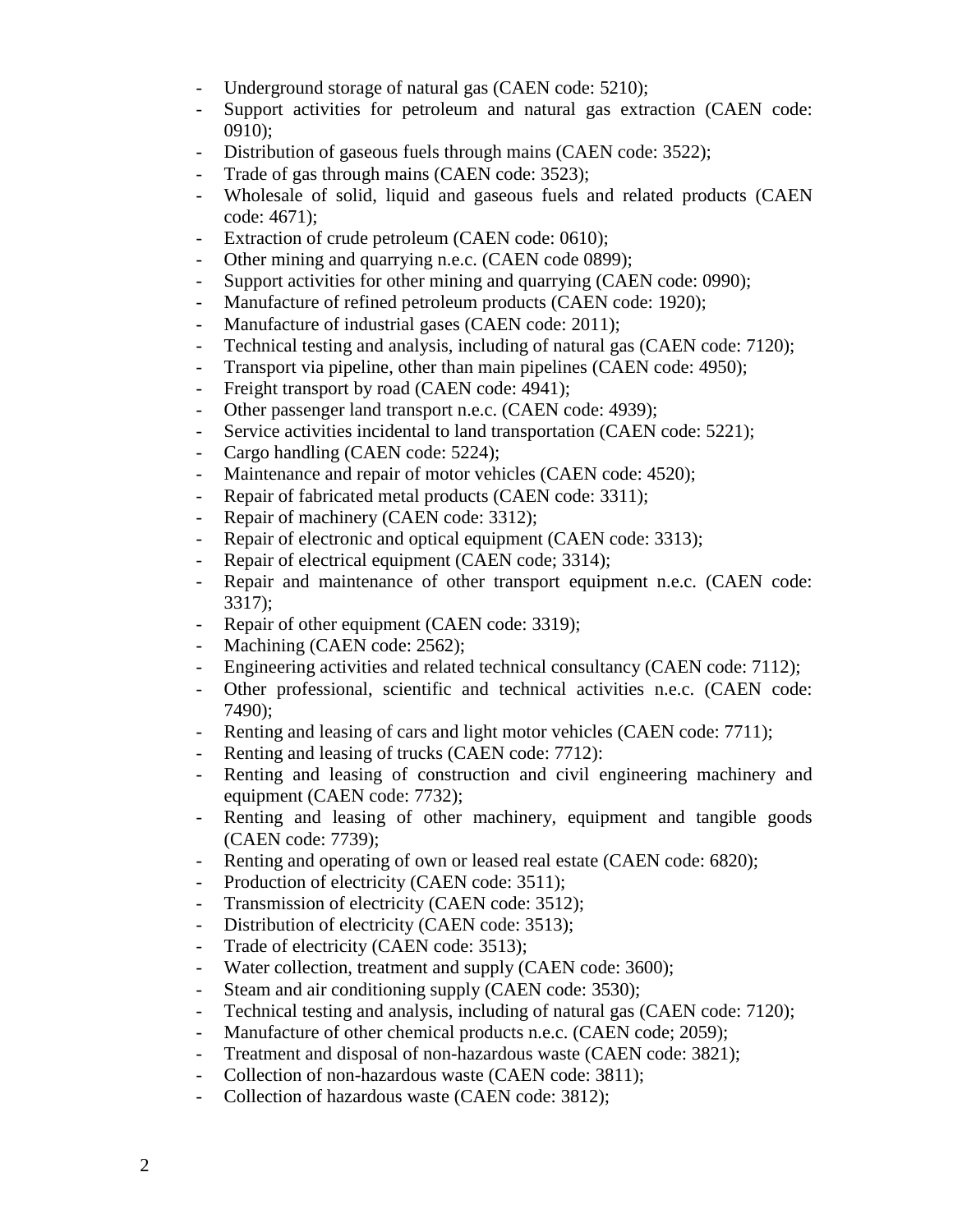- Dismantling of wrecks (CAEN code: 3831);
- Recovery of sorted materials (CAEN code: 3832);
- Construction of residential and non-residential buildings (CAEN code: 4120);
- Construction of roads and motorways (CAEN code: 4211);
- Construction of railways and underground railways (CAEN code: 4212);
- Construction of bridges and tunnels (CAEN code: 4213);
- Construction of utility projects for fluids (CAEN code: 4221);
- Construction of utility projects for electricity and telecommunications (CAEN code: 4222);
- Construction of other civil engineering projects n.e.c. (CAEN code: 4299);
- Demolition (CAEN code: 4311);
- Site preparation (CAEN code: 4312);
- Installation of industrial machinery and equipment (CAEN code: 3320);
- Electrical installation (CAEN code: 4321);
- Plumbing, heat and air conditioning installation (CAEN code: 4322);
- Joinery installation (CAEN code: 4332);
- Floor and wall covering (CAEN code: 4333);
- Other building completion and finishing (CAEN code: 4339);
- Other construction installation (CAEN code: 4329);
- Other specialised construction activities n.e.c. (CAEN code: 4399);
- Wholesale of machine tools (CAEN code: 4662);
- Wholesale of mining, construction and civil engineering machinery (CAEN code: 4663);
- Wholesale of chemical products (CAEN code: 4675);
- Wholesale of waste and scrap (CAEN code: 4677);
- Retail sale in non-specialised stores with food, beverages or tobacco predominating (CAEN code: 4711);
- Other retail sale of new goods in specialised stores (CAEN code: 4778);
- Retail sale of second-hand goods in stores (CAEN code: 4779);
- Manufacture of other tanks, reservoirs and containers of metal (CAEN code: 2529);
- Manufacture of metal structures and parts of structures (CAEN code: 2511);
- Manufacture of doors and windows of metal (CAEN code: 2512);
- Manufacture of other fabricated metal products n.e.c. (CAEN code: 2599);
- Other manufacturing n.e.c. (CAEN code: 3299);
- Manufacture of electric motors, generators and transformers (CAEN code: 2711);
- Manufacture of electricity distribution and control apparatus (CAEN code: 2712);
- Radio broadcasting (CAEN code: 6010);
- Television programming and broadcasting activities (CAEN code: 6020);
- Wired telecommunications activities (CAEN code: 6110);
- Wireless telecommunications activities (CAEN code: 6120);
- Satellite telecommunications activities (CAEN code: 6130);
- Other telecommunications activities (CAEN code: 6190);
- Other credit granting (CAEN code: 6492);
- Other financial service activities, except insurance and pension funding n.e.c. (CAEN code: 6499);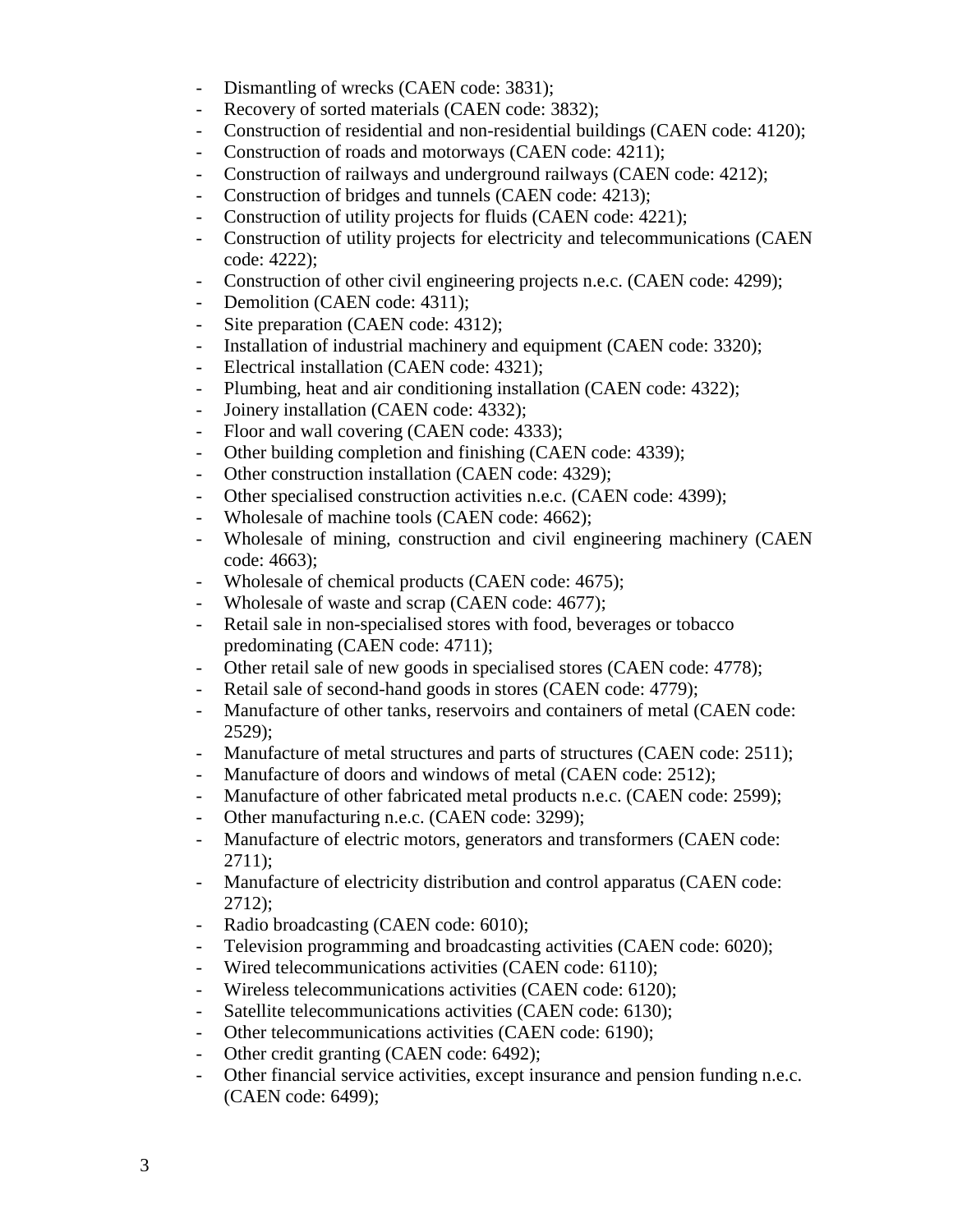- Security and commodity contracts brokerage (CAEN code: 6612);
- Other activities auxiliary to financial services, except insurance and pension
- Funding (CAEN code: 6619);
- Business and other management consultancy activities (CAEN code: 7022);
- Architectural activities (CAEN code: 7111);
- Security systems service activities (CAEN code 8020);
- Technical and vocational secondary education (CAEN code: 8532);
- Educational support activities (CAEN code: 8560);
- Travel agency activities (CAEN code: 7911);
- Tour operator activities (CAEN code: 7912);
- Hotels and similar accommodation (CAEN code: 5510);
- Holiday and other short-stay accommodation (CAEN code: 5520);
- Camping grounds, recreational vehicle parks and trailer parks (CAEN code: 5530);
- Other accommodation (CAEN code: 5590);
- Other reservation service and related activities (CAEN code: 7990);
- Restaurants and mobile food service activities (CAEN code: 5610);
- Event catering activities (CAEN code: 5621);
- Other food service activities (CAEN code: 5629);
- Beverage serving activities (CAEN code: 5630);
- Agents involved in the sale of a variety of goods (CAEN code: 4619);
- General medical practice activities (CAEN code: 8621);
- Specialist medical practice activities (CAEN code: 8622);
- Residential nursing care activities (CAEN code: 8710);
- Dental practice activities (CAEN code: 8623);
- Other human health activities (CAEN code: 8690);
- Operation of sports facilities (CAEN code: 9311);
- Activities of sport clubs (CAEN code: 9312);
- Fitness facilities (CAEN code: 9313);
- Other sports activities (CAEN code: 9319);
- Other amusement and recreation activities n.e.c. (CAEN code: 9329).

## **Article 6 – Share Capital**

- (1) S.N.G.N. "ROMGAZ" S.A share capital is RON 385,422,400, fully subscribed and paid up.
- (2) The share capital is divided in 385,422,400 shares, each having a nominal value of Ron 1.
- (3) The Romanian State holds a number of 269,823,080 shares.
- (4) The Romanian State exercises its rights as shareholder of S.N.G.N. "ROMGAZ" S.A through the Ministry of Economy - Energy Department, having the headquarters in Bucharest, Calea Victoriei 152, district 1.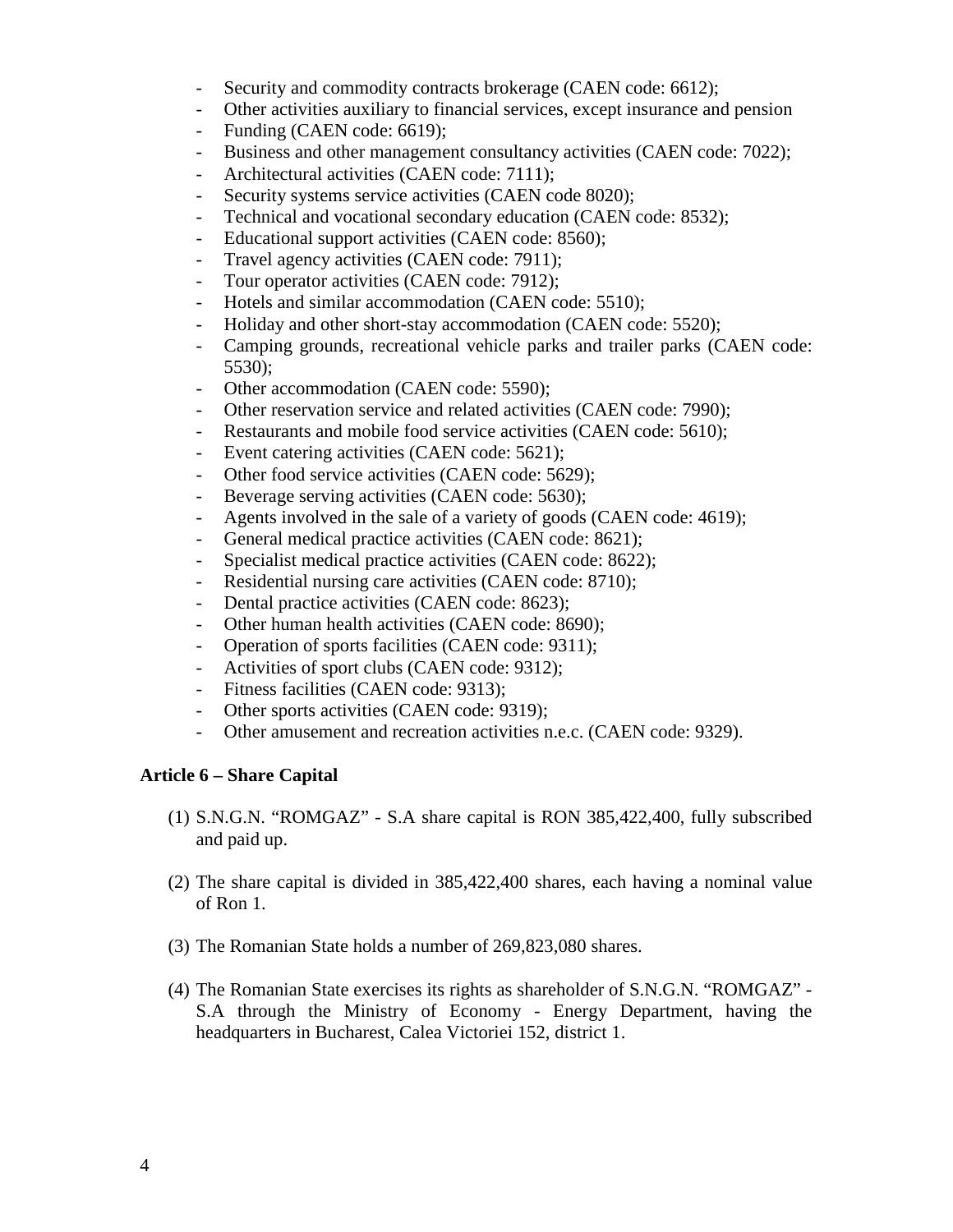- (5) S.C. Fondul Proprietatea S.A. with the headquarters in Bucharest, Buzesti street 78-80,  $7<sup>th</sup>$  floor, district 1, fiscal identification code 18253260, registered with the Trade Registry under number J/40/21901/2005, holds 57,785,960 shares.
- (6) Romanian and foreign, natural and legal persons hold a number of 57,813,360 shares.

#### **Article 7 - Increase and Reduction of Share Capital**

- (1) The share capital may be increased by issue of new shares or by increasing the nominal value of existing shares in exchange of new contribution in cash and/or in kind.
- (2) The share capital may be reduced by reducing the number of shares, by reducing the nominal value of shares, as well as by buyback of own shares for subsequent annulment acquiring own rights and their annulment.
- (3) In case the Board of Directors observes that further to losses stated in the annual financial statements, approved according to the law, the net assets of the Company, representing the difference between total assets and total debts, have decreased to less than half of the subscribed share capital, it shall call for the Extraordinary General Meeting of Shareholders in order to decide on the reduction, restoring of the share capital or on dissolving the company.

#### **Article 8 – Company Shares**

- (1) Company shares are nominative, non-divisible, dematerialized and free transferable.
- (2) Preference shares may be issued in compliance with the law, subject to a Resolution of the General Meeting of Shareholders, with priority to dividends and without voting right.
- (3) Issue, conversion and sale of shares shall be done in compliance with the legal provisions and this Articles of Incorporation.
- (4) When a nominative share is owned by several persons, the transfer shall be recorded only after a single representative is appointed for voting purposes resulted from such shares.
- (5) The Chairman of the Board of Directors shall keep record of the Company shares and shareholders, by complying with legal conditions and proceedings.
- (6) If the Company is admitted to trading, it shall keep record of shares through an independent registrar.
- (7) If the Company shares are admitted to trading for the first time on a regulated Romanian market further to an initial public offering, depositary receipts may be issued, the shares issued by the Company underlying such depositary receipts.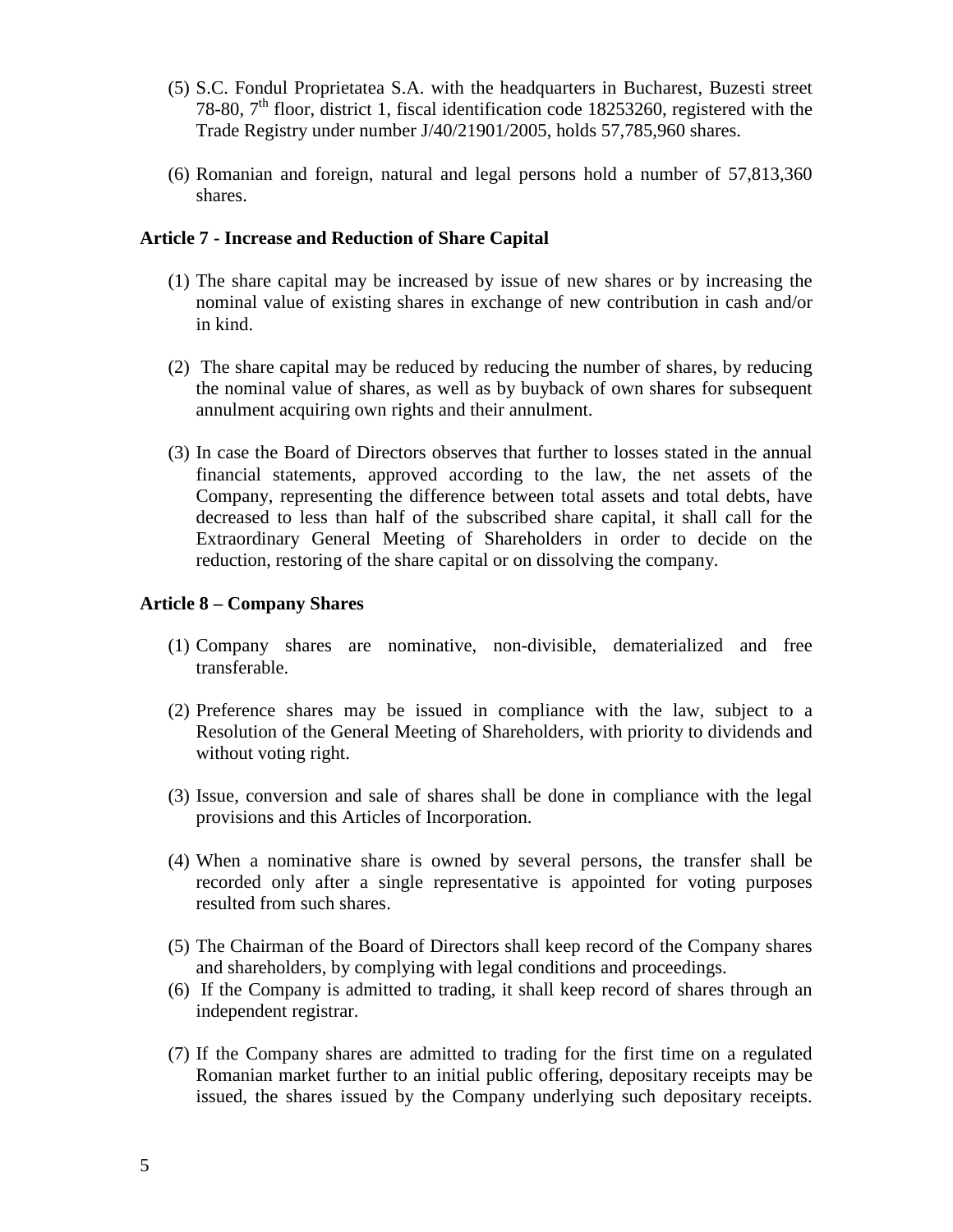The depositary receipts shall be issued by an entity, other than the Company, and shall be admitted to trading on a regulated market in another member state of the European Union.

#### **Article 9 – Depositary Receipts**

- 1) Depositary receipts are securities, granting the holder rights and obligations for the shares underlying them.
- 2) Depositary receipts grant the right to obtain Company shares through conversion. Conversion is made according to applicable laws.
- 3) In addition and without violating the above mentioned, depositary receipt holders are granted the right to own Company shares.

#### **Article 10 – Shareholders Rights and Obligations**

- (1) When a person acquires the property right of a share, it also acquires the rightful position as shareholder of S.N.G.N. "ROMGAZ" - S.A together with all rights and obligation arising out of this position, according to the law and this Articles of Incorporation.
- (2) In compliance with all exceptions provided by law, each share whose value was subscribed and fully paid up, grants the shareholder the right:
	- a) to participate in the general meetings of shareholders;
	- b) to obtain information necessary for exercising the voting right and the information related to the voting result in the general meeting of shareholders;
	- c) to cast a vote in the general meeting of shareholders;
	- d) to receive the payment of the dividends due;
	- e) preference right for subscribing for newly issued shares;
	- f) to equal treatment for all shareholders of the same class;
	- g) any other rights provided by law and this Articles of Incorporation.
- (3) Shareholders have to exercise their rights in good faith by complying with the lawful rights and interests of the Company and of the other shareholders.
- (4) If, related to a certain operation, a shareholder, either personally or as representative of another person, has an interest contrary to that of the Company; it shall abstain from the deliberations of such operation.
- (5) Shareholders shall transmit to the Company ex officio or at the request of the Board of Directors, all identification and contact data necessary for complying with all conditions related to the exercise of rights and to the fulfilment of Company obligations, provided by law or by this Articles of Incorporation.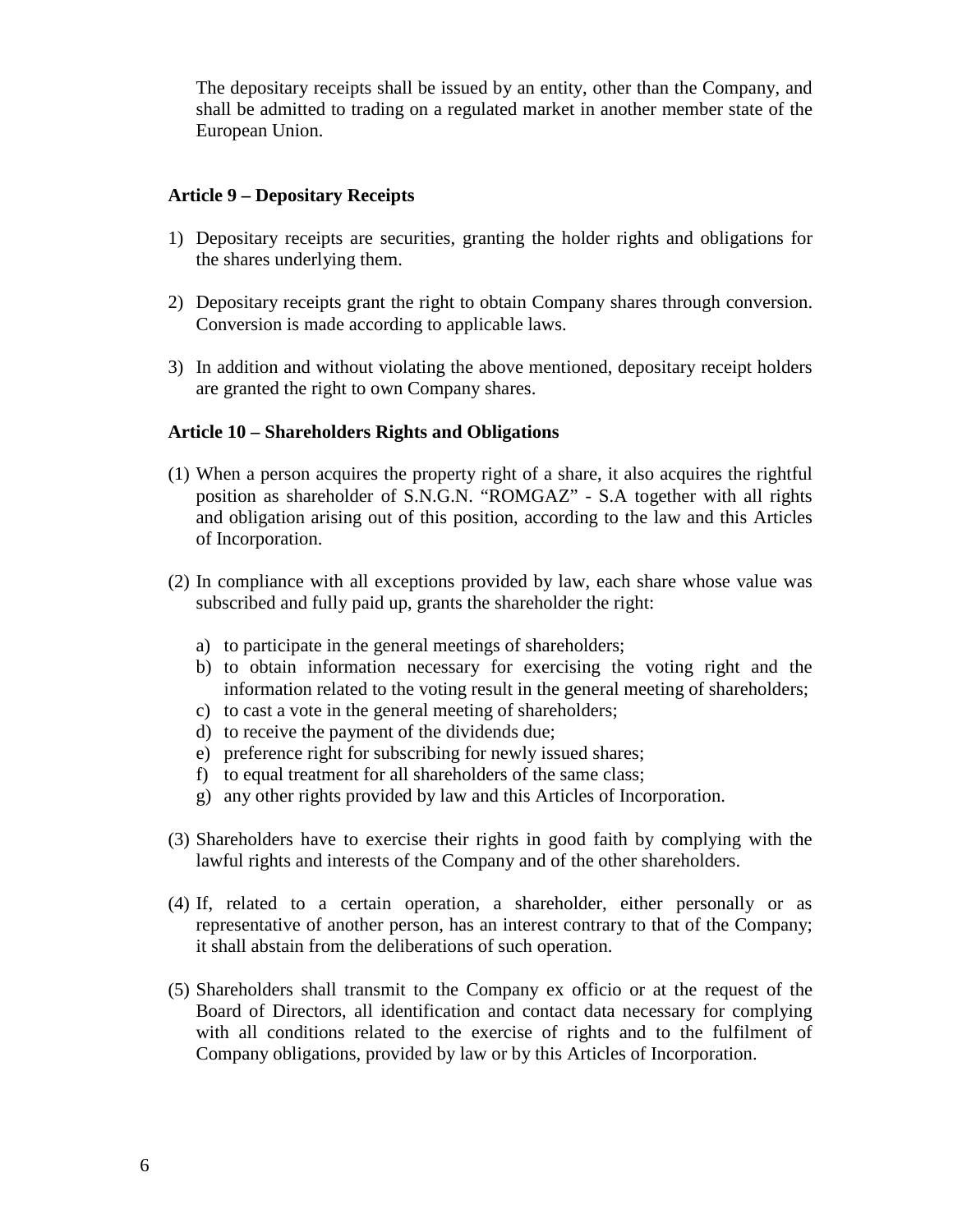- (6) If the transmitted data change, the new data shall be sent ex officio, according to article 5.
- (7) If the new data are not transmitted according to article 6, such will not be binding for the Company.

#### **Article 11 – Exercise of Rights by Holders of Depositary Receipts (DR)**

- (1) Rights and obligations with respect to shares underlying depositary receipts rest on holders of depositary receipts pro rata with their holding and considering the conversion rate between underlying shares and depositary receipts.
- (2) The issuer of depositary receipts on whose behalf shares underlying depositary receipts are recorded, is shareholder within the meaning of and according to Regulation 6/2009 on the exercise of certain rights of shareholders within the general meetings of shareholders of trading companies. To this effect, the issuer of depositary receipts is fully responsible for providing accurate, complete and timely information to holders of depositary receipts, by complying with the instructions written on the documents related to the issue of depositary receipts, referring to informational documents and materials of a general meeting of shareholders supplied by the Company for the shareholders.
- (3) For a DR holder to exercise his obligations and rights with respect to a general meeting of shareholders, such holder shall transmit to the entity where his depositary receipt account is open, the voting instructions related to the agenda of the general meeting of shareholders, so that such information may be sent to the DR issuer.
- (4) The issuer of depositary receipts casts his vote in the general meeting of shareholders of the Company in compliance with and within the limits of the instructions received from the DR holders, which have this right on the reference date established according to applicable legal provisions and by complying with the instructions written on the document related to the issue of depositary receipts.
- (5) For certain underlying shares, the DR issuer may cast in the general meeting of shareholders different votes than those casted for other underlying shares.
- (6) The DR issuer is fully responsible for taking all necessary measures so that the entity keeping record of DR holders, intermediaries providing custody services on the market DR are traded and/or any other entities involved in keeping record of DR holders report the voting instructions of DR holders on the agenda of the general meeting of shareholders.

## **Art. 12 – Organization and Competencies of the General Meeting of Shareholders**

(1) The General Meetings of Shareholders are ordinary and extraordinary.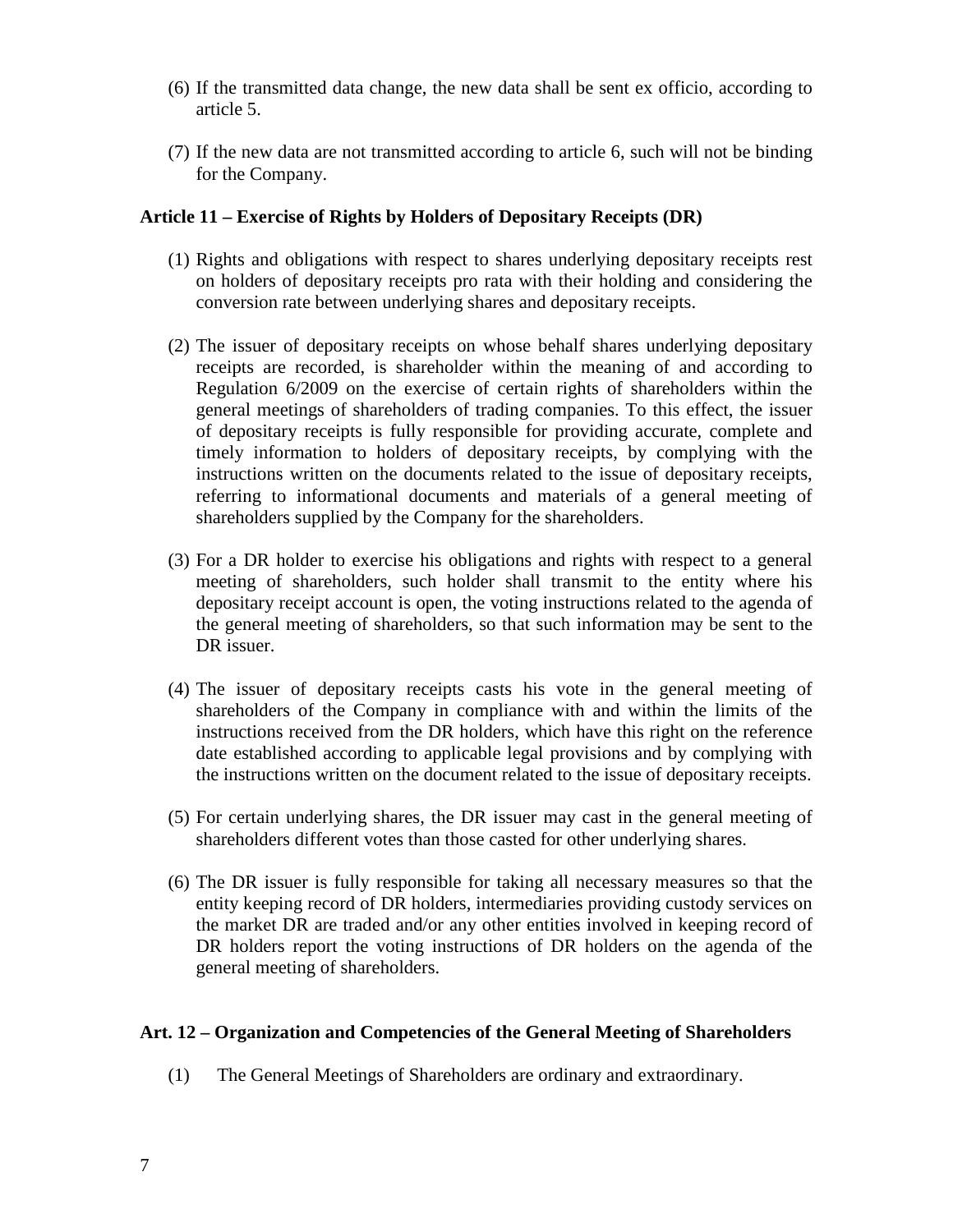- (2) The Ordinary General Meetings of Shareholders shall meet at least once a year, within 5 months from financial year ending.
- (3) The Ordinary General Meetings of Shareholders has the competence to decide upon any issues related to Company's activity, except for those provided by law to fall under the competence of the Extraordinary General Meeting of Shareholders.
- (4) The main duties of the Ordinary General Meeting of Shareholders are the following:
	- a) To discuss, approve or modify the annual financial statements of the Company, as the case may be, on the basis of the reports submitted by the Board of Directors and by the financial auditor, and to set the dividend due to shareholders;
	- b) To discuss, approve or to require for supplementing or revising, as the case may be, the Company's governing plan, under the provisions of the law;
	- c) To establish the income and expenditure budget for the next financial year;
	- d) To select and dismiss the members of the Board of Directors, and to establish their remuneration;
	- e) To judge the directors' governing activity.
	- f) To appoint and dismiss the financial auditor, and to set the minimum duration of the financial audit contract;
	- g) To approve the contracting of bank loans for medium and long term, including external loans, to set the competencies and the level of bank loan contracting on the internal and external market, of commercial credits and guarantees related to such loans.
	- h) To decide upon the pledging, lending or dissolution of one or more company units.
- (5) The Extraordinary General Meeting of Shareholders meets as often as required to decide upon the following:
	- a) Changing the legal status of Company;
	- b) Changing the head office of the Company;
	- c) Modifying the scope of activity of the Company;
	- d) Establishing or dissolving secondary offices: branches, agencies, representations or other such units with no legal status;
	- e) Increasing the share capital;
	- f) Reducing the share capital;
	- g) Company merger with other Companies or division of the Company;
	- h) Dissolving the Company in advance;
	- i) Conversion of registered shares into bearer shares, or of bearer shares into registered shares;
	- j) Conversion of shares from one category to the other;
	- k) Conversion of a category of bonds to another category or to shares;
	- l) Issue of bonds;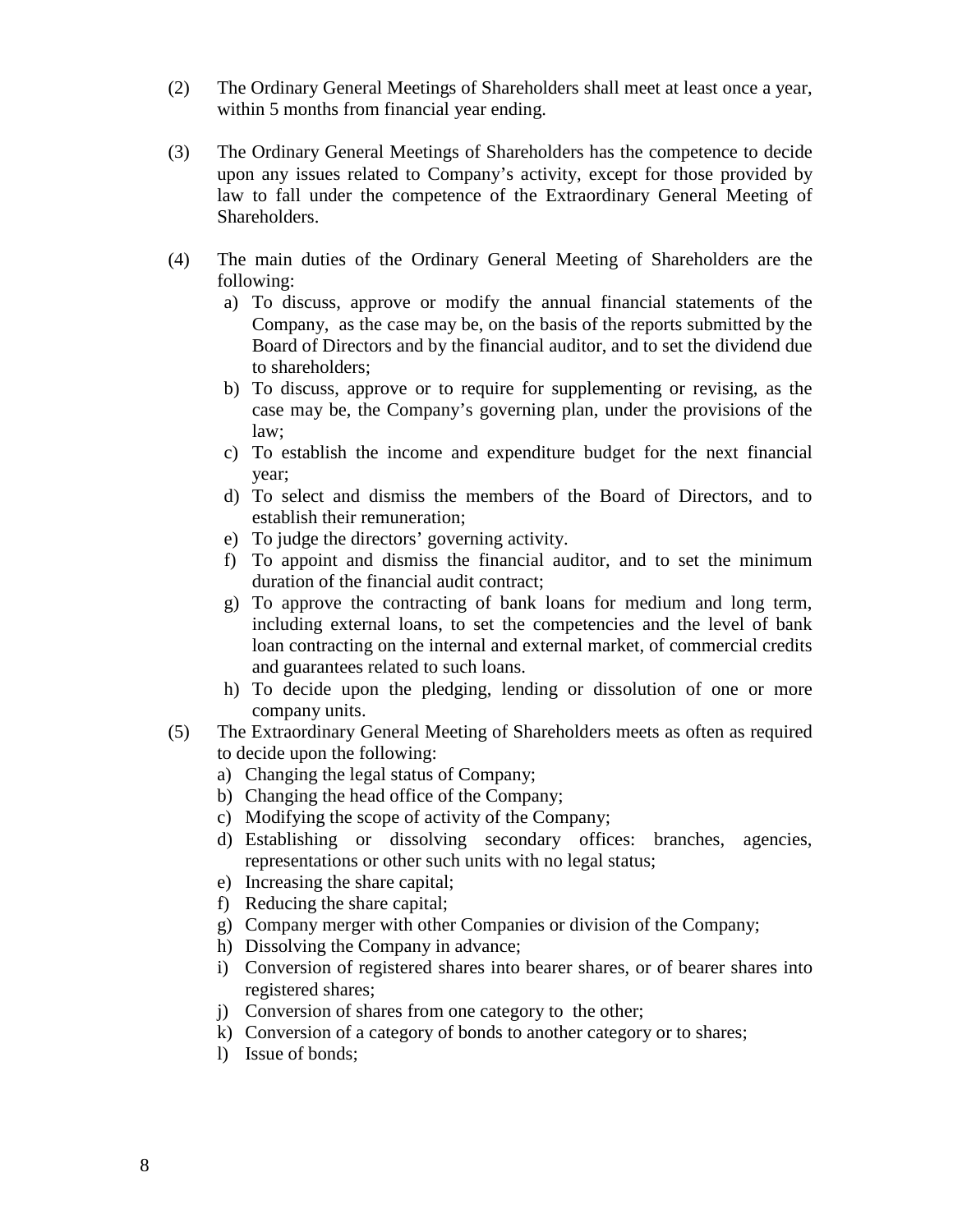- m) Concluding acquisition documents for non-current assets, with a value exceeding, individually or jointly, for the period of one financial year, 20% of the Company's total value of non-current assets, excluding receivables;
- n) Concluding documents for divestiture, exchange or submission of guarantees for Company's non-current assets with a value exceeding, individually or jointly, for the period of one financial year, 20% of the Company's total value of non-current assets, excluding receivables;
- o) Concluding leasing documents for some tangible assets, with an individual or cumulated value related to the same co-contractor or involved persons acting in concert, for the period of one financial year, exceeding 20% of the Company's total value of non-current assets, excluding receivables;
- p) Any other modification of the Articles of Incorporation or any other decision requiring the approval of the Extraordinary General Meeting of Shareholders.

## **Art. 13 - Convening of General Meeting of Shareholders**

- (1) The General Meeting of Shareholders shall be convened by the Board of Directors, whenever necessary.
- (2) The Board of Directors convenes the General Meeting of Shareholders at once, upon the shareholders request representing, individually or together, at least 5 % of the share capital. In this case the General Meeting of Shareholders will be convened within 30 days and will meet within 60 days from the receipt of the request.
- (3) The General Meeting of Shareholders will meet at Company's headquarters or in a place indicated in the Convening Notice.
- (4) Convening of General Meeting of Shareholders shall be made in compliance with the conditions, terms and publicity proceedings provided by law.
- (5) The Convening Notice will include the place, date and time of the meeting, the agenda that will mention explicitly all the issues under debate, the reference date, how the votes can be casted and a detailed description of the procedure that has to be followed by the shareholders in order to be able to cast their votes.
- (6) Modification or supplementing of the agenda after convening of the General Meeting of Shareholders, will be made in compliance with the conditions, terms and proceedings provided by law.
- (7) If the Board of Directors does not convene the General Meeting of Shareholders according to paragraph 2, the shareholders who submitted the request for convening may institute competent court proceedings for convening the General Meeting of Shareholders, approval of the agenda and setting the reference date, the date and time of the meeting and appointing one of the shareholders to chair the meeting.
- (8) The shareholders representing the full share capital may, if none of them is against it, hold the meeting and make any decision under the General Meeting of Shareholders competence, without following the procedure required for convening.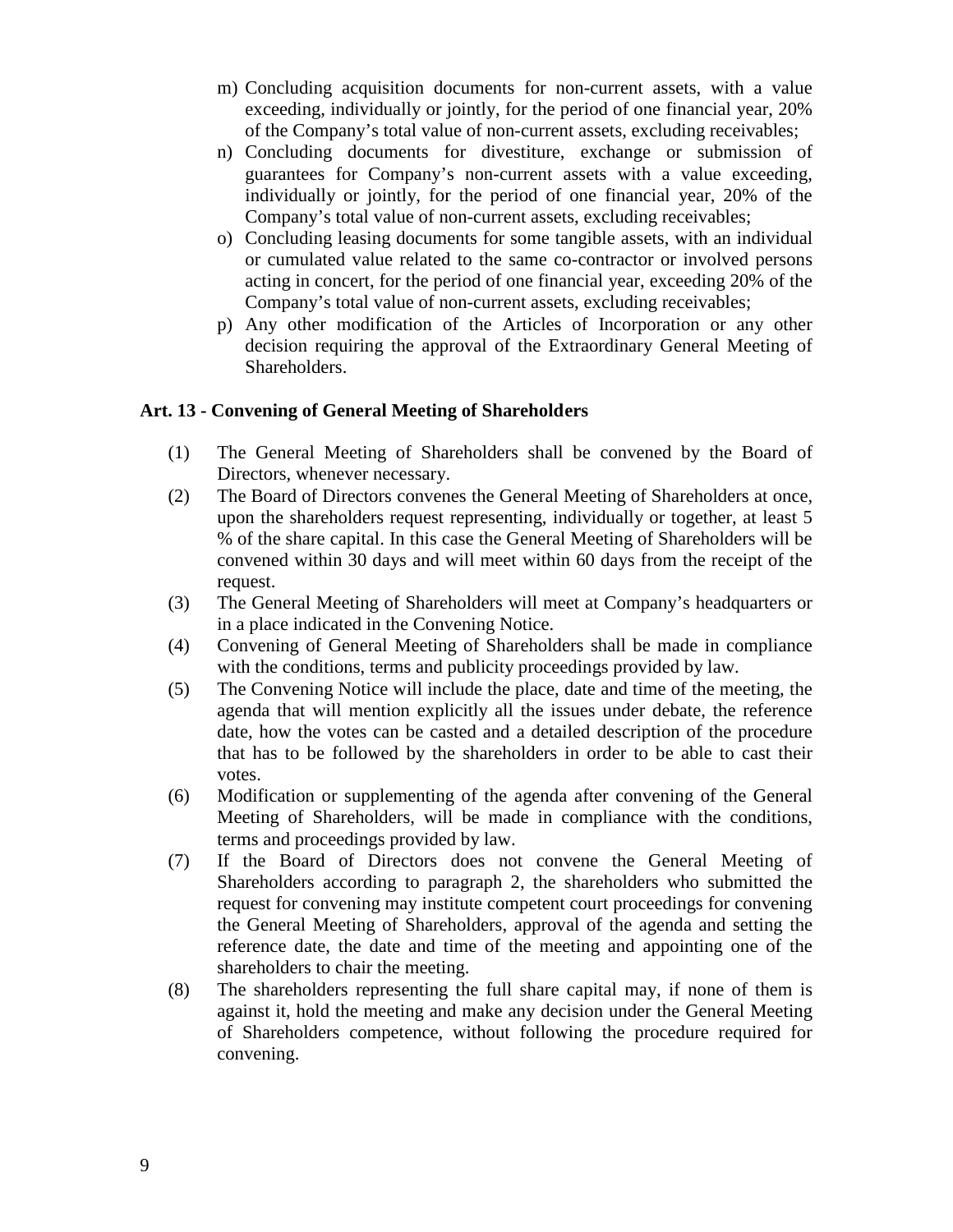#### **Art. 14 - Organizing the General Meeting of Shareholders**

- (1) General Meeting of Shareholders are chaired by the Chairman of the Board of Directors or by the person assigned as chairman of the meeting.
- (2) The General Meeting of Shareholders shall elect, from among the present shareholders, 1 to 3 secretaries that will check the record of attendance indicating the share capital represented by each and the minutes of the meeting prepared by the technical secretary/secretaries in order to note the number of shares represented and the fulfilment of all legal and statutory formalities in order to hold the meeting.
- (3) The Chairman of the Board will appoint from among the employees of the Company one or more technical secretaries that will check the fulfilment of all legal and statutory formalities in order to hold the meeting.
- (4) The minutes of the meeting signed by the Chairman of the Board of Directors and by the secretary who took it, will note the fulfilment of all convening formalities, the date and place of the meeting, the present or represented shareholders, the total number of shares/voting rights, a summary of the debates, the decisions made, and correlatively the number and kind of votes casted for each decision and at the shareholders request, the statements they made during the meeting.
- (5) All documents related to convening and the record of attendance shall be attached to the minutes of the meeting.
- (6) If the general meeting of shareholders was not held on the date and time set in the convening notice, minutes of the meeting shall be prepared comprising the reasons for such case.
- (7) The minutes of the meeting provided at paragraph 6 shall be signed by the Chairman of the Board of Directors and by at least one technical secretary.

#### **Art. 15 – General Meeting of Shareholders**

- (1) The Shareholders may exercise their voting rights either personally or by representative during the General Meeting of Shareholders.
- (2) If voting by representative, the Shareholder shall submit the original copy of the power of attorney to the Headquarters of the Company, or by electronic means, and the electronic copy having attached or logically associated an extended electronic signature, at least 24 hours before the General Meeting of Shareholders, under the sanction of losing their voting rights for such meeting.
- (3) The power of attorneys will be retained by the Company, and such action will be mentioned in the Minutes of Meeting.
- (4) The Shareholders may exercise their vote by correspondence or by electronic means, prior to the General Meeting of Shareholders, subject only to the requirements for shareholders identification and for electronic communication security.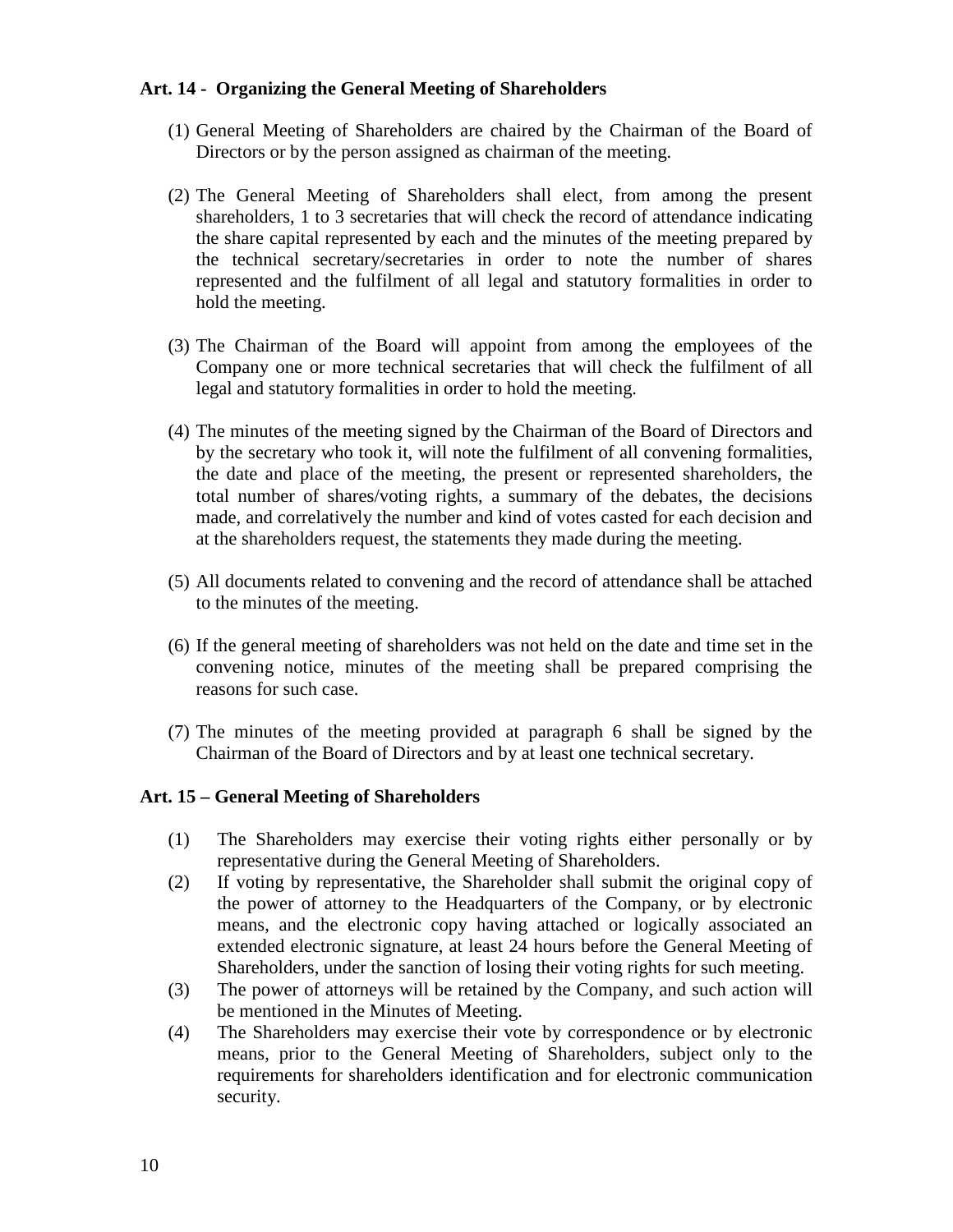- (5) Except as provided by law, each share awards the right to one vote in the General Meeting of Shareholders.
- (6) If a shareholder abstains to vote for one or more items on the agenda, it will be considered that such shareholder waived its right to vote for such items on the agenda.
- (7) The deliberation of the Ordinary General Meeting of Shareholders is valid if shareholders holding at least half of total voting rights are present. Decisions of the Ordinary General Meeting of Shareholders are made by majority of casted votes.
- (8) For the second convening, with the same agenda, the Ordinary General Meeting of Shareholders will be able to make decisions on the items of the first meeting agenda, irrespective of the quorum and with the majority of votes validly casted.
- (9) The deliberation of the first convening of the Extraordinary General Meeting of Shareholders is valid if shareholders holding at least half of total voting rights are present. Decisions are made by majority of votes held by the present or represented shareholders.
- (10) The deliberation of the following convening of the Extraordinary General Meeting of Shareholders will be valid if at least a quarter of the total number of shareholders holding voting rights is present. The decisions shall be made by majority of votes held by the present or represented shareholders.
- (11) Decisions on changing the main scope of activity, reducing or increasing the share capital, change of legal form, merger, unbundling or dissolution of the Company shall be made by a majority of at least 2/3 of the voting rights held by present or represented shareholders.
- (12) If, for a decision of the General Meeting of Shareholders to be valid, there are legal provisions mandatory stipulating a different quorum or a different majority of votes, such laws shall apply accordingly.
- (13) When calculating the quorum of a General Meeting of Shareholders, only the underlying shares for which the GDR issuer will cast the votes in the General Meeting of Shareholders will be considered, including the "abstaining" votes, according to the instructions of the GDR holders. The issuer of GDRs notifies the Company, for calculation of the quorum of the General Meeting of Shareholders, the voting right percentage of each underlying share for which the votes are to be casted in the General Meeting of Shareholders.
- (14) The decision of a General Meeting of Shareholders to modify the rights and obligations related to a category of shares will be effective only upon the approval of such decision by the special meeting of shareholders included in that category.
- (15) The provisions of these Articles of Incorporation related to convening, quorum and carry out of the General Meeting of Shareholders shall apply to the special meetings accordingly.
- (16) The decisions initiated by special meetings shall be subject to the approval of the corresponding general meetings.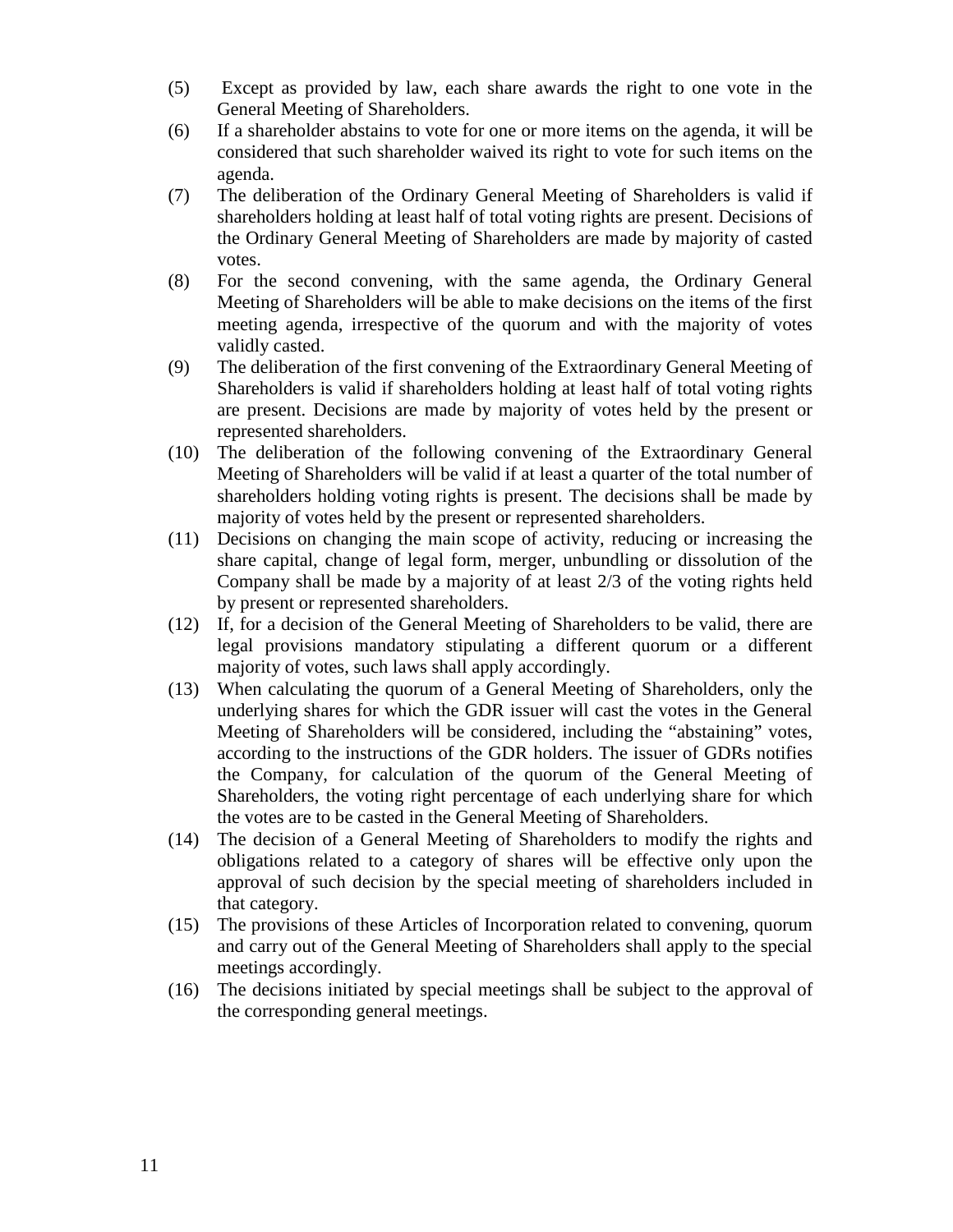#### **Art. 16 – Resolutions of the General Meeting of Shareholders**

- (1) The resolutions of the General Meeting of Shareholders will be prepared on the basis of the minutes of meeting and will be signed by the Chairman of the Board of Directors and by the secretary of the meeting.
- (2) In order to be binding upon third parties, the resolutions of the General Meeting of Shareholders will be filed with the Trade Register within 15 days, in order to be mentioned in the Register and published in the Official Gazette of Romania, Part IV.
- (3) The decisions made in the General Meeting of Shareholders are binding even upon the shareholders who were not present in the meeting or who voted against.
- (4) The decisions that are not in compliance with the law or with the Articles of Incorporation can be challenged in court, under the conditions and terms provided by the law.

#### **Art. 17 – Board of Directors Organization**

- (1) The Company is governed by a Board of Directors composed of 7 directors, of whom one is appointed Chairman of the Board of Directors.
- (2) Majority of members of the Board of Directors shall be at least non-executive and independent directors and, at least one of them shall have a degree in economics and at least 5 years of experience in economics, accounting, audit or financial area.
- (3) Directors are selected by the General Meeting of Shareholders in compliance with the law applicable to appointment of public companies directors. The Board of Directors selects one of its members as Chairman of the Board of Directors; his mandate cannot exceed his director mandate.
- (4) If the Chairman of the Board is temporarily unable to fulfil his duties, the board of Directors may appoint for the duration of such inability another director as Chairman of the Board.
- (5) The chairman can be dismissed anytime by the Board of Directors.
- (6) Directors' election by cumulative vote is made in compliance with applicable law.
- (7) The duration of Board members mandate is 4 years.
- (8) Termination of director's mandate and Chairman of the Board mandate is effective upon reach of term of appointment, upon dismissal, resignation as well as by any other cause provided by the law, these Articles of Incorporation or Director Agreement.
- (9) (1) In case one or more director positions are vacant, the Board of Directors appoints interim directors, until the convening of the Ordinary General Meeting of Shareholders.

(2) If the vacancy mentioned in paragraph (1) reduces the number of directors below the legal limit, remaining directors will convene at once the Ordinary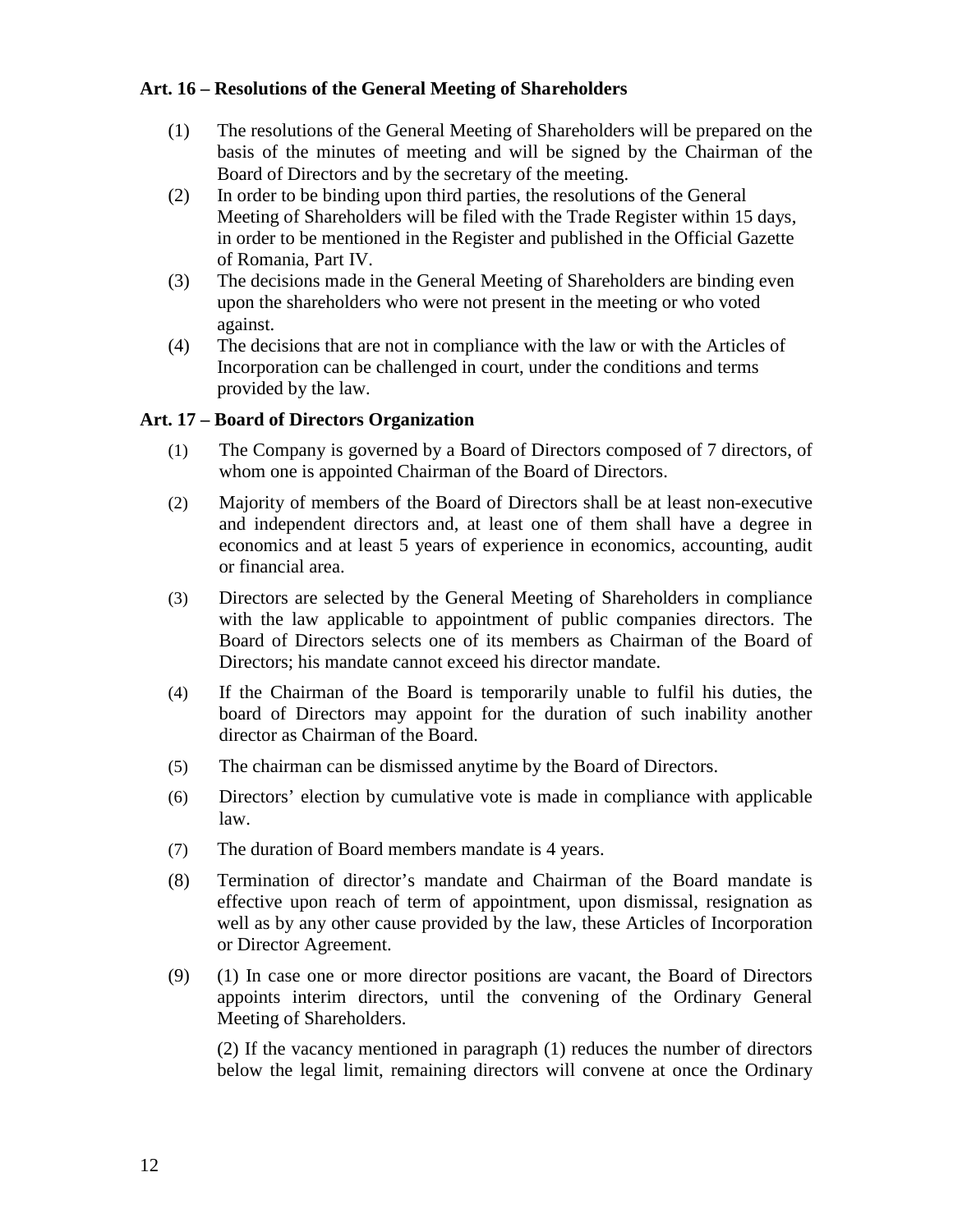General Meeting of Shareholders in order to complete the number of members of the Board of Directors.

(3) If the directors do not fulfil their obligation to convene the General Meeting of Shareholders, any interested party may address to the court for appointment of the person in charge for convening the General Meeting of Shareholders, which should make the necessary appointments.

- (10) The appointment of the directors or of the Chairman of the Board is effective when it is accepted by the person appointed for such vacant position.
- (11) When accepting the position as director or Chairman of the Board, the person assigned for the vacancy achieves the authority and responsibility of the vacancy, as well as the rights and obligations provided by law, these Articles of Incorporation and Director's Agreement for exercising their function.
- (12) In all circumstances the person selected for a vacancy will have to accept the appointment within 15 days from the date of appointment or from the date of announcement of the appointment decision, by written statement or by signing the Director's Agreement.
- (13) Resignation from director's position shall be notified to the Board of Directors at least 30 days in advance, before the date intended for vacancy by resignation, under the penalty of payment of damages.

#### **Art. 18 – Directors Rights and Obligations**

- (1) Directors' rights and obligations, as well as their incompatibility cases, are those provided by Director Agreements concluded with the Company, by these Articles of Incorporation and legal provisions applicable to public companies directors.
- (2) The directors submit to the Company, ex officio, all identification and contact data and those required for exercising the rights and fulfilment of Company's obligations, as provided by law or by this Articles of Incorporation.
- (3) In case of modification of data provided according to par. 2, transmission of new data will be made ex officio.
- (4) If new identification and contact data are not submitted according to par. 3, they will not be binding upon the Company.

#### **Art. 19 – Board of Directors Competencies**

- (1) The Board of Directors does and performs all acts and things that are required and useful for achieving the scope of business of the Company, except for those provided by law as falling under the authority of the General Meeting of Shareholders.
- (2) The Board of Directors delegates managing competencies of the Company, according to the terms and conditions and within the limits provided under these Articles of Incorporation.
- (3) The Board of Directors has the following basic competencies that cannot be delegated: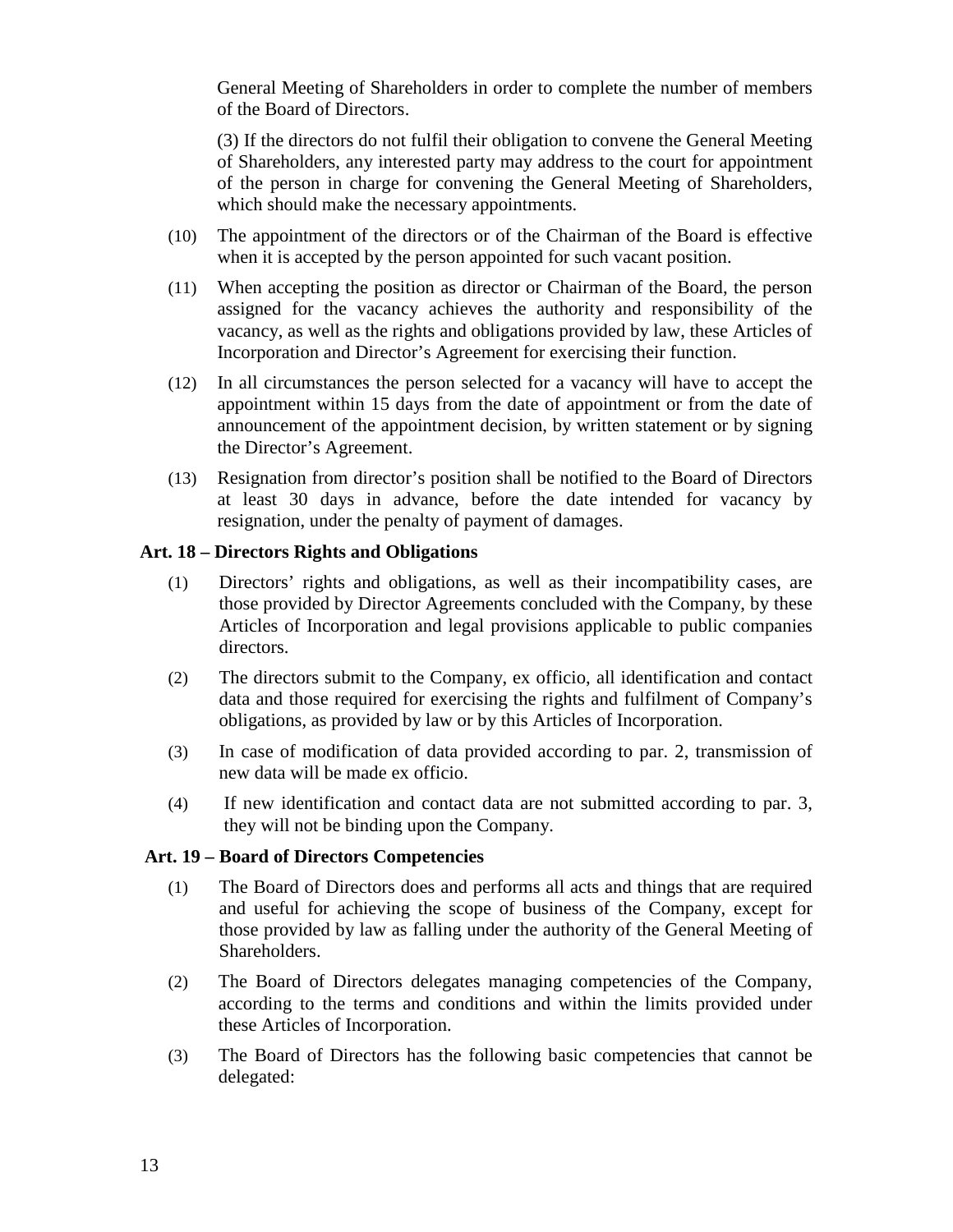- a. Setting of the core business and development directions of the Company;
- b. Approval of the Company Management Plan;
- c. Setting of the accounting policies, the internal administration control system and financial planning;
- d. Appointment and dismissal of the executive directors, including the Director General and establishment of their remuneration;
- e. Control of executive directors' activity;
- f. Drafting of Board of Directors annual report;
- g. Organisation of the General Meetings of Shareholders, and enforcement of their resolutions;
- h. Filing for insolvency of the Company, according to Law No. 85/2006 on insolvency;
- i. Other competencies of the Board of Directors that cannot be delegated, according to the law.
- (4) The Chairman of the Board of Directors possesses the following competencies:
	- a. Chairs the General Meeting of Shareholders;
	- b. Convenes, establishes the agenda and chairs the Board of Directors meetings;
	- c. Coordinates Board of Directors activity;
	- d. Overlooks the activity of executive and managing bodies of the Company;
	- e. Represents the Board of Directors in the relationship with the executive directors of the Company;
	- f. Other competencies provided by law or by Articles of Incorporation of the Company;

#### **Art. 20 – Convening of Board of Directors Meetings**

- (1) The Board of Directors convenes as often as it is necessary, but at least every three months.
- (2) Board of Directors meetings may be convened by the Chairman, ex officio or upon the reasonable request of at least 2 directors or the Director General.
- (3) If the Board of Directors' meeting is convened by at least 2 directors or by the Director General, the agenda is established by the originator of the petition, and the Chairman has to act favourably on the petition.
- (4) The Board of Directors meetings are usually held by meeting in person of the directors, at the registered office of the Company or in another location established by the convening notice.
- (5) Meetings of the Board of Directors can be held also by conference call or videoconference, under the terms established by Board of Directors decision.
- (6) The convening notice is necessary to include the place of meeting, indicating the address, the date and time of the meeting, the agenda and how the voting rights can be exercised.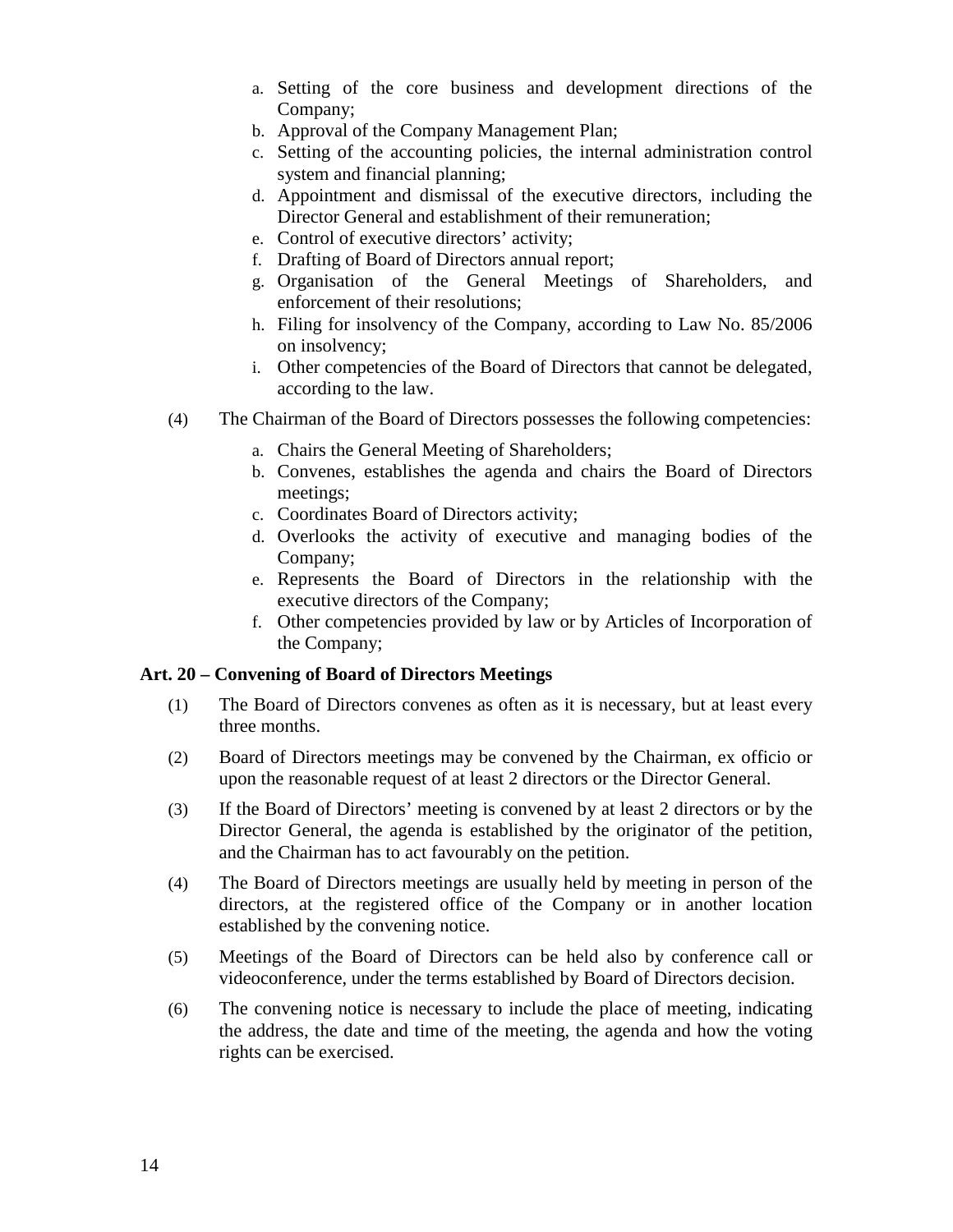- (7) In the case provided at par. (5), the convening notice is necessary to include, the date and time of the meeting, the agenda, how the communication is made, and how the voting rights can be exercised.
- (8) The convening notice accompanied by materials related to the items on the agenda, will be submitted to directors, at least 7 days be but no later than 5 days before the date set for the meeting of the Board of Directors.
- (9) When decisions are required for maintaining a right, for avoiding an imminent damage or in order to leverage a legitimate interest of S.N.G.N. ROMGAZ - S.A. which could not be maintained, avoided or otherwise leveraged, as the case may be, the Board of Directors may make decisions even without convening and joining in a meeting, by unanimous vote expressed in writing by the directors, or may make decisions in a meeting, without complying with the term and proceedings for convening, for that specific decision.

#### **Art. 21 – Meetings of the Board of Directors**

- 1) Board meetings will be presided by the Chairman or by the person appointed as substitute in accordance with the law and this Articles of Incorporation.
- 2) Directors have to be present and participate actively in the Board of Directors meetings.
- 3) A decision is valid when the majority Board members participate in the meeting and only if the decision is made with the majority of the valid casted votes.
- 4) Votes in the Board of Directors meetings may be casted directly or by representative.
- 5) Only a director may act as representative of another one and only under a special mandate.
- 6) For voting purposes, a director may represent only one absent director.
- 7) The direct vote may be casted by correspondence or by electronic means, under the conditions set by the resolution of the Board of Directors.
- 8) Each director has the right to cast a single vote, directly or by representative when a decision of the Board of Directors is made.
- 9) In case of parity of votes, the Chairman's vote is decisive.
- 10) Paragraph 9 is not applicable if the Chairman of the Board is also Executive Director of the Company.
- 11) If a Director has, directly or indirectly, interest in a certain business, contrary to the Company's interests, the Director has to inform the other directors and the internal auditor of such matter and he will not take part in any discussion related to such business. This obligation incurs when the Director is aware that the husband, wife, relatives or in-laws up to the  $IV<sup>th</sup>$  degree inclusively are interested in such business.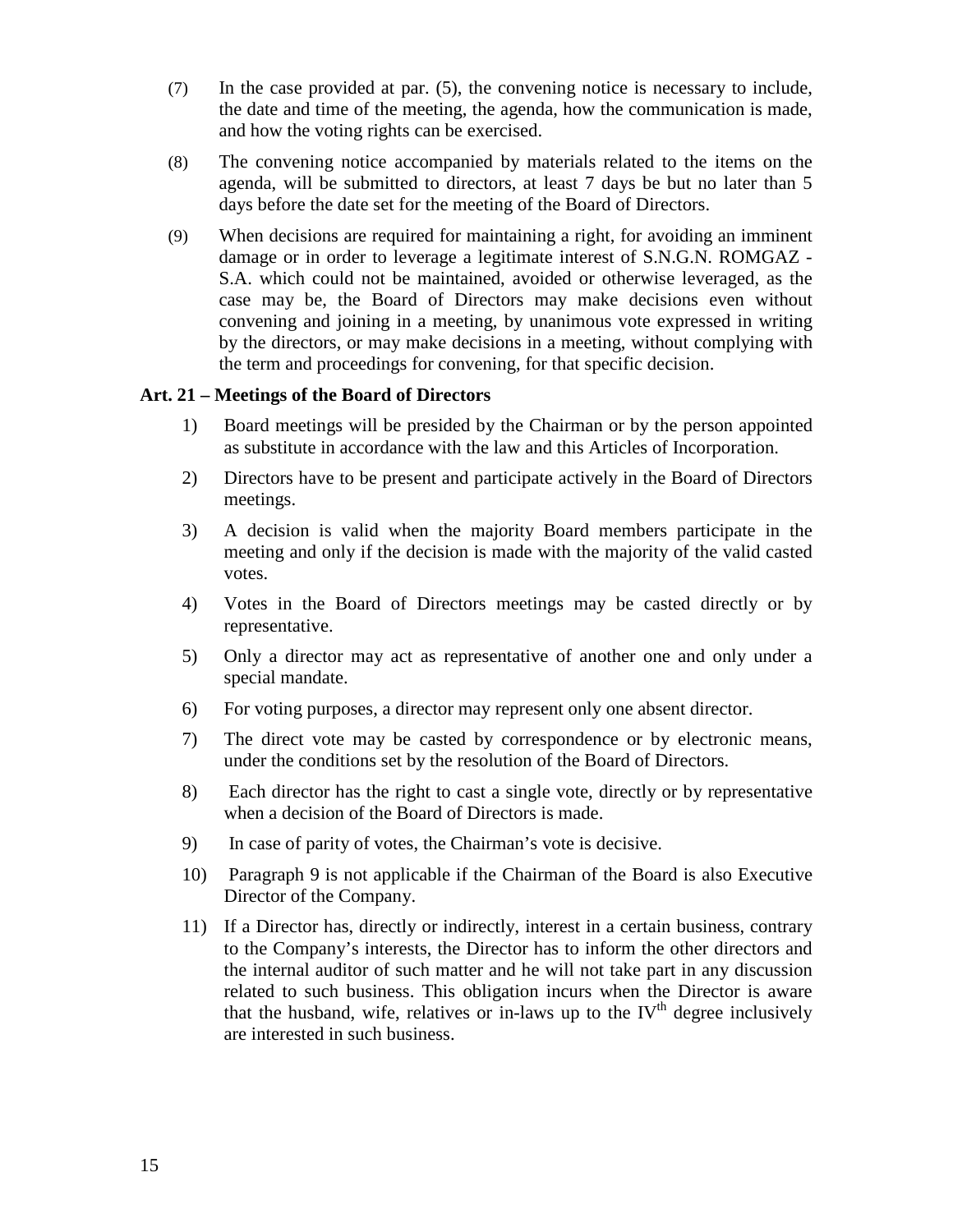#### **Art. 22 – Minutes of the Meeting and the Resolution of the Board of Directors**

- 1) A minute will be drafted after each Board meeting that will include: first and last name of the Directors participating, of the represented Directors, of the representing Directors, the summary of the debates, the decisions made, the number of votes casted for each decision and their kind, the manner of voting, and other different opinions, upon request.
- 2) The minutes will be recorded in the Board Meetings Register and will be signed by the Chairman and by any of the participating directors.
- 3) The Board resolution will be issued based on the minutes of the meeting and it will include all the decisions made at the meetings.
- 4) The resolution drafted according to the above mentioned paragraph will be signed by the Chairman.
- 5) A file will be prepared for each Board meeting consisting of all documents related to the convening, the documents presented in the meeting to support the items of the agenda, the resolution of the Board, and as the case may be, the power of attorney for the vote by representative, the letters with the vote by correspondence and the copies of the letters expressing the electronic votes, certified by the Secretary.
- 6) Except as provided by law, the resolutions of the Board may be challenged in court under the terms and conditions provided by law.

#### **Art. 23 – Advisory Committees**

- 1) The nomination and remuneration committee and the audit committee will be established within the Board of Directors.
- 2) The Board of Directors may also establish other advisory committees.
- 3) The organisation and operation of the advisory committees is established in the Terms of Reference of the Advisory Committees, in compliance with the applicable law, taking into account the following principles:
	- the advisory committees are established by a Board resolution in accordance with applicable laws;
	- the committees are called at least quarterly, or at the express request of the Board;
	- the committees submit quarterly reports or whenever necessary at the request of the Board;
	- The decisions of the committees are adopted with majority votes determined according to the number of members of each committee; if the case may be, the decision of the committee mentions also different opinions;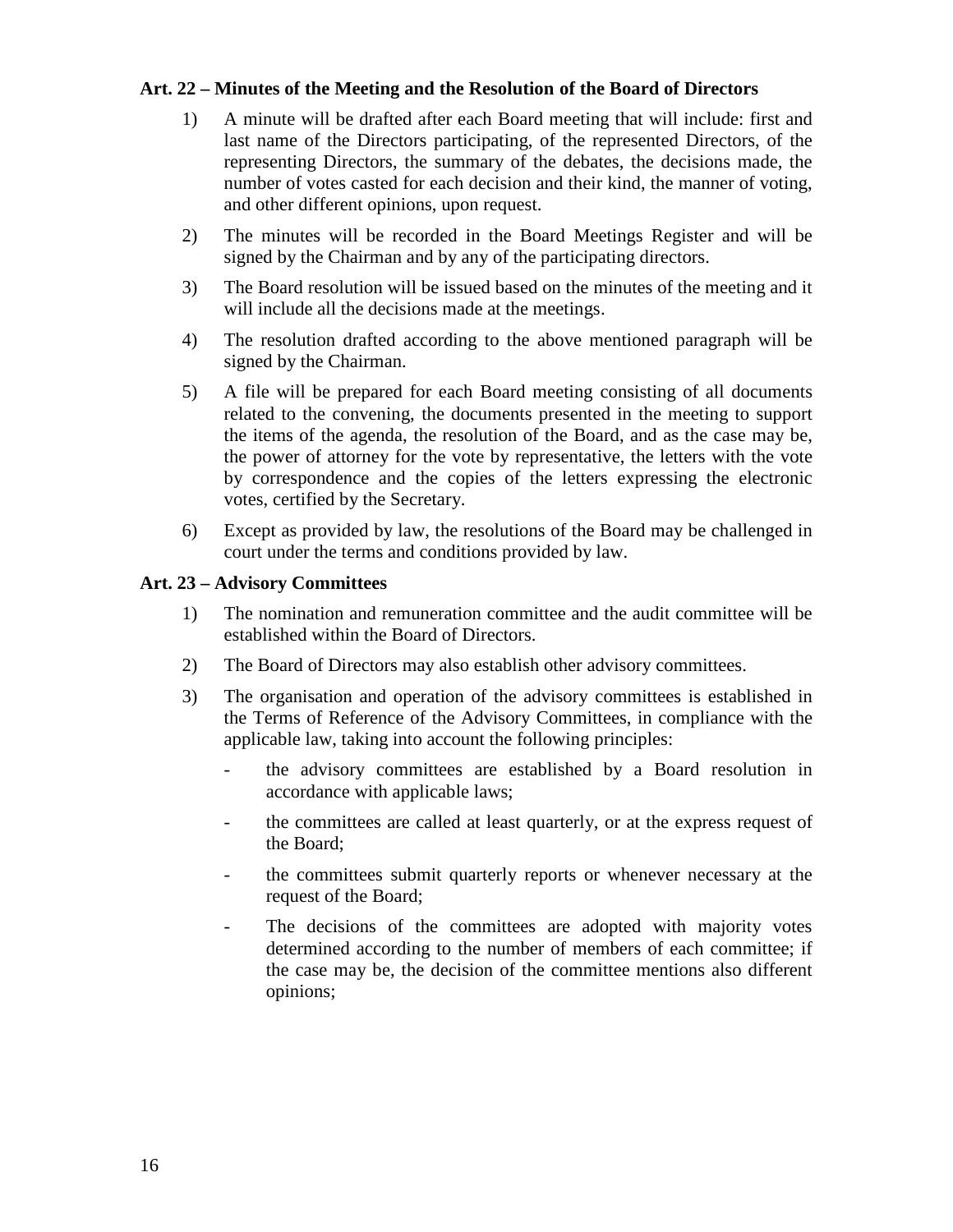#### **Art. 24 – Company Managers**

- (1) The Board of Directors delegates, fully or in part, the managing competencies of the Company to one or more managers, appointing one of them as Director General.
- (2) The Board of Directors will appoint, in compliance with the terms and procedures provided by applicable law, the managers to whom the managing competencies of the Company are delegated, according to par. (1), in compliance with applicable legal provisions related to appointment of public companies managers.
- **(3)** Managers are responsible for taking all measures relating to the management of the Company, within the scope of its activity and in compliance with the exclusive competencies provided by law or the Articles of Incorporation and the General Meeting of Shareholders.
- (4) By their decision to delegate the management competencies, the Board of Directors will decide also upon the manner of exercising the delegated competencies.
- (5) The Chairman of the Board of Directors cannot be appointed also as Director General.
- (6) The Director General will represent the Company in third party relationship, including the law court.
- *(7)* The duration of managers and Director General mandate is maximum 4 years and is set by their mandate contract.
- (8) Expiration of appointment as manager or as Director General occurs when the duration of the mandate is completed, or as a result of dismissal, resignation as well as by any other cause provide by law, by these Articles of Incorporation or by the Contract of Mandate.
- (9) The appointment as manager or as Director General is effective if it is accepted by the person nominated by the Board of Directors to fill the vacancy.
- (10) When accepting the position as manager or Director General, the person assigned for the vacancy acquires the authority and responsibility of the vacancy, as well as the rights and obligations provided by law, these Articles of Incorporation and the Contract of Mandate for exercising their function.
- (11) In all circumstances, the person assigned as manager or as Director General has to accept the appointment within maximum 15 days and to inform the Board of Directors on any relevant issues related to provisions of applicable law.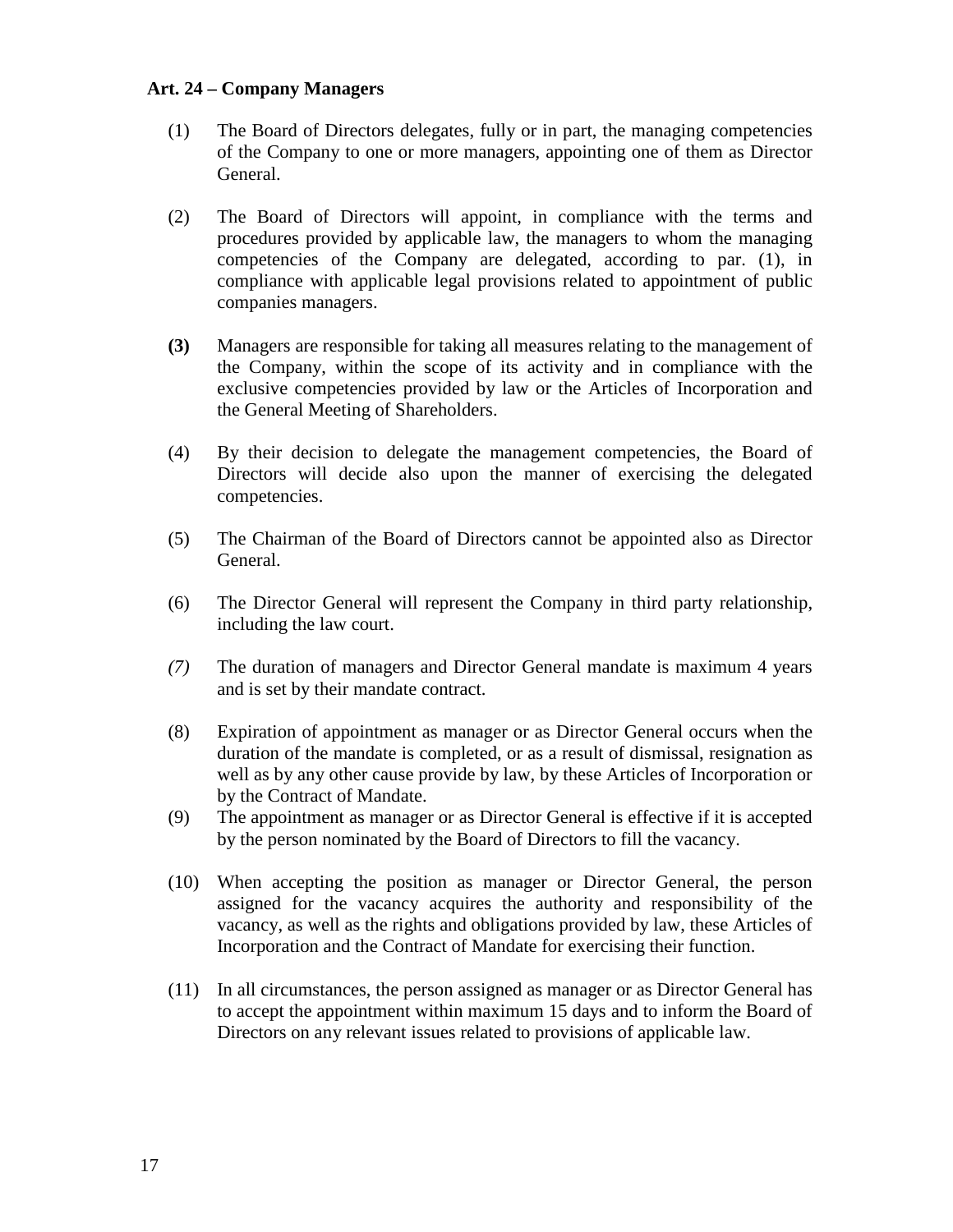- (12) Resignation as manager or as Director General shall be notified at least 30 days before the date intended for vacancy by resignation, under the penalty of payment of damages.
- (13) If a manager position becomes vacant before the expiration of the term of appointment of the last person appointed for such position, the Director General will require the Chairman of the Board of Directors to convene the Board of Directors for appointment and delegation of competencies to a new person to fill the vacancy.
- (14) If the Director General position becomes vacant before the expiration of the term of appointment of the last person appointed for such position, the internal auditor will notify the Chairman of the Board of Directors of the vacancy of Director General position.
- (15) For the purpose of these Articles of Incorporation, "*manager"* or "*Director General"* means the person to whom the Board of Directors delegated the managing competencies, according to Paragraph 1.

## **Art. 25 – Rights and Obligations of the Managers and of the Director General**

- (1) The managers', including the Director General's rights and obligations, as well as their incompatibility situations are those provided by the Contract of Mandate, by the Resolution of the Board of Directors on delegation of Company managing competencies, and by the legal provisions applicable to managers of joint stock companies.
- (2) The managers will submit to the Company, ex officio or upon the request of the Chairman of the Board of Directors, the identification and contact data that are required for exercising the rights and fulfilment of Company's obligations, as provided by law.
- (3) In case of modification of data provided according to par. 2, transmission of new data will be made ex officio.
- (4) If new identification and contact data are not submitted according to par. 3, they will not be binding upon the Company.

#### **Art. 26 – Company Interdictions in the Relationship with Directors and Managers**

- (1) The Company is forbidden to credit its directors or managers by following operations:
	- a) Authorizing loans;
	- b) Direct or indirect, full or in part, guarantee of any loans contracted by directors or managers, concurrently or subsequently to loan contracting;
	- c) Direct or indirect, full or in part, guarantee of fulfilment of personal obligations of directors and managers to third parties.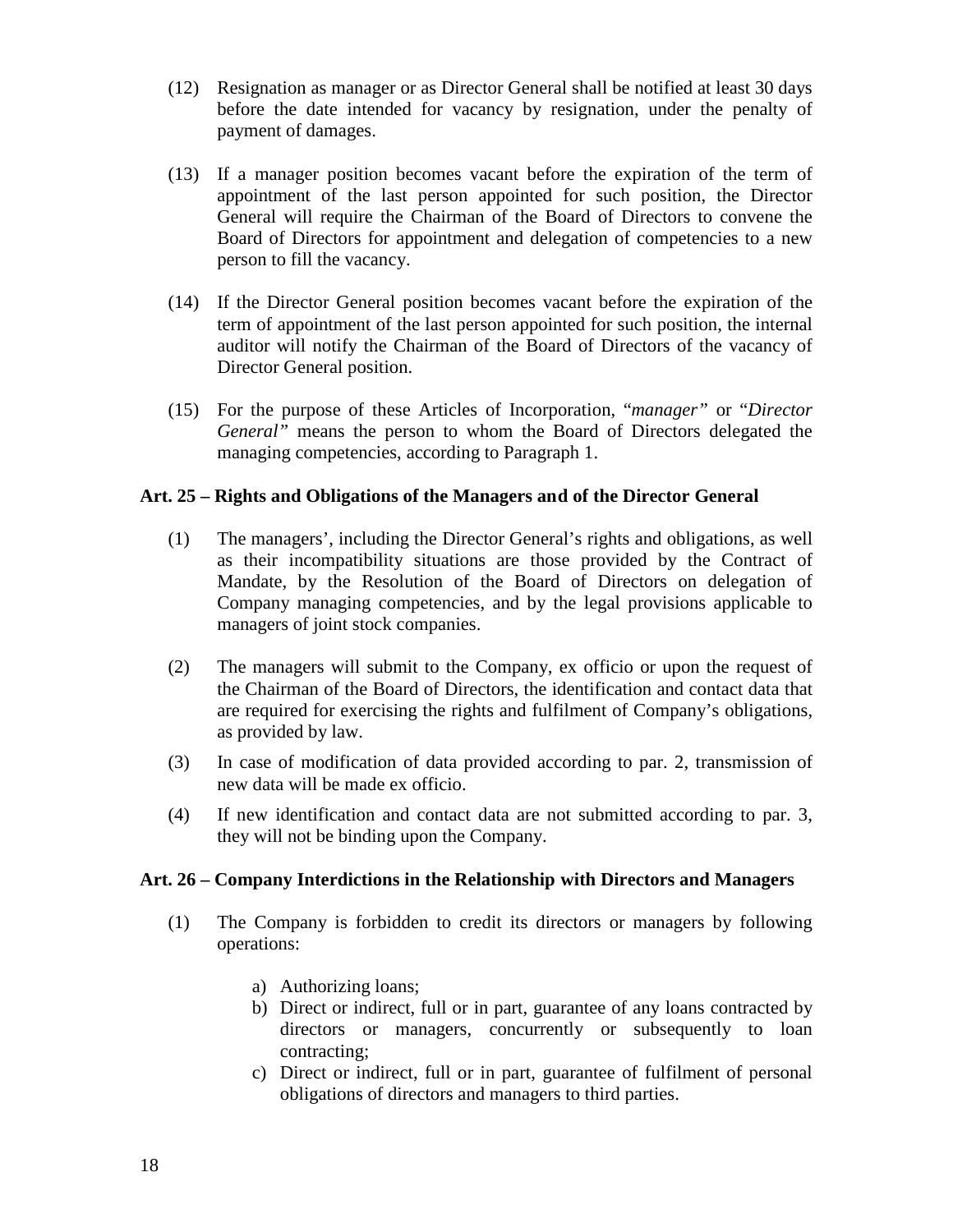- d) Acquisition by onerous title or against payment, in full or in part, of a receivable related to a third party loan on behalf of directors or managers or related to other third party personal services.
- (2) Provisions of paragraph 1 are also applicable to operations where the husband or wife, relatives or in-laws up to the  $IV<sup>th</sup>$  degree of the directors or managers are interested in, or to a non-stock professional corporation or trading company where one of the above mentioned persons is associated.

## **Art. 27 –Financial Audit and Internal Audit**

- (1) Company's financial statements are audited by auditors who are authorized natural persons or legal entities according to the law.
- (2) Annual financial statements audited according to the law shall be filed with the district units of the Ministry of Public Finance, according to the law.
- (3) The Company will contract the services of the auditor according to the law on public acquisition.
- (4) Financial audit will be performed according to the law.
- (5) The company will organize the internal audit according to the applicable law related to internal public audit.
- (6) Internal auditors report directly to the Board of Directors on their activity.

## **Art. 28 – Company's Employees**

- (1) S.N.G.N. ROMGAZ S.A. employees will be salaried and will be hired under individual labour contracts.
- (2) For very large volume and/or high complexity of activities, as well as for organizing and performing business through branches, agencies or representations, the Company may have also executive directors.
- (3) Executive directors are Company's salaried employees.
- (4) The rights and obligations of S.N.G.N. ROMGAZ S.A. employees will be set by the labour contracts concluded with the Company, according to applicable legal provisions related to labour relationship and by internal rules for Company organisation.

## **Art. 29 – Financial Year**

(1) Financial year starts on January  $1<sup>st</sup>$  and ends on December  $31<sup>st</sup>$  of every year.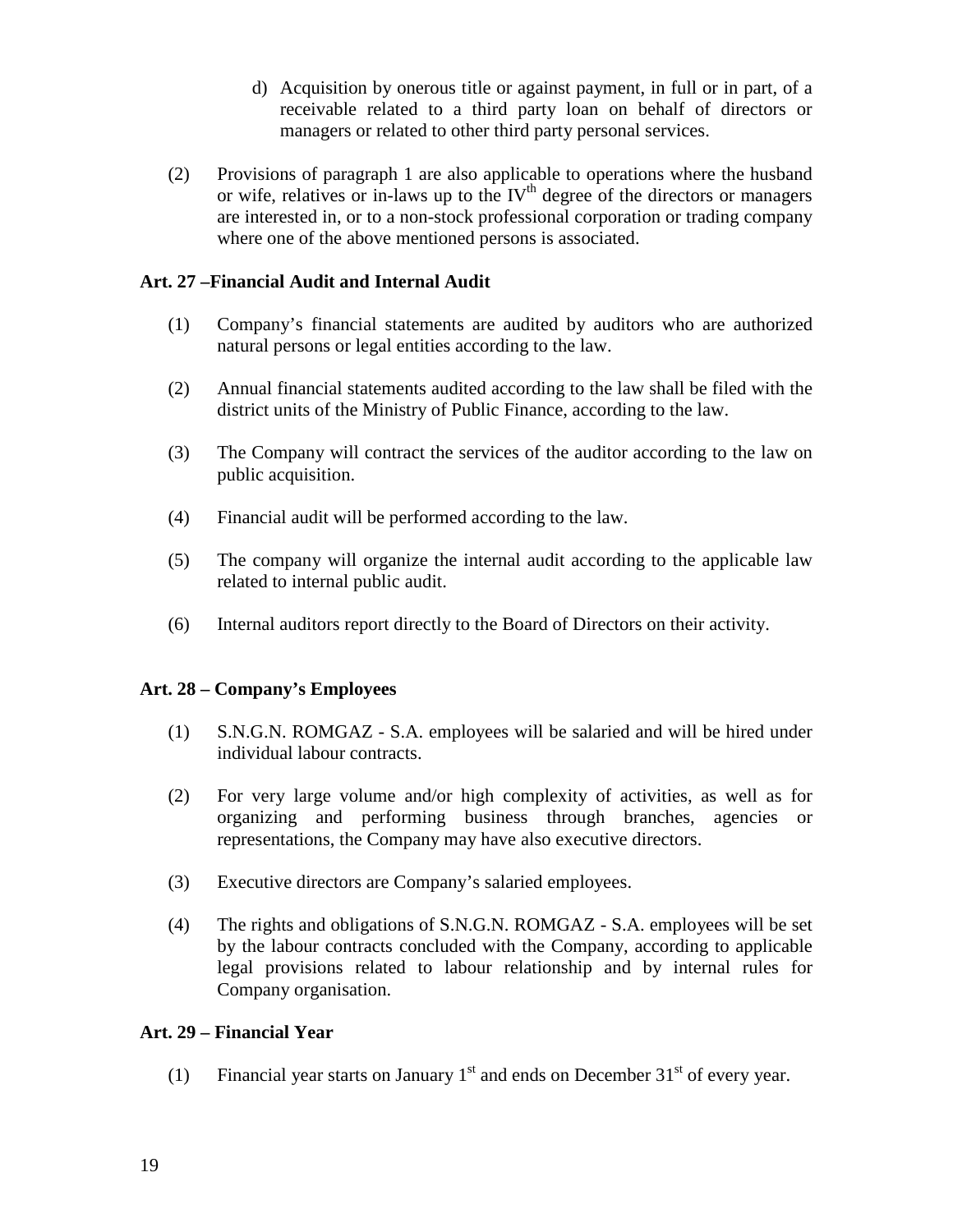(2) The first financial year starts on the date of S.N.G.N. "ROMGAZ" - S.A. registration at the Trade Register Office.

#### **Art. 30 – Income and Expenditure Budget and Business Financing**

- (1) During the period when the Company does not have an approved income and expenditure budget, the provisions of the last approved budget will be applicable.
- (2) Company's business will be financed by financing sources set up according to the law.

## **Art. 31 – Fixed Assets Depreciation**

Depreciation of fixed assets under Company's property will be calculated according to the depreciation method established by the Board of Directors, in compliance with the law.

## **Art. 32 – Company Accounting Records and Financial Statements**

- (1) S.N.G.N. "ROMGAZ" S.A. will keep the accounting records in RON and will prepare annual financial statements in compliance with the law.
- (2) The financial statements will become public after approval, under the terms and conditions of the law.

## **Art. 33 – Profit Calculation and Allocation**

- (1) S.N.G.N. "ROMGAZ"- S.A.'s profit is established on the basis of annual financial statements approved by the General Meeting of Shareholders.
- (2) S.N.G.N. "ROMGAZ"- S.A.'s profit resulting after payment of income tax will be allocated according to the law, according to the resolution of the Ordinary General Meeting of Shareholders.
- (3) Dividends will be distributed and paid according to the resolution of the Ordinary General Meeting of Shareholders, under the terms and conditions of the law.
- (4) The Company pays the dividends to the issuer of DR's proportionally to their stockholding at the date established by the General Meeting of Shareholders approving the distribution of such dividends, under the same terms and conditions and in compliance with the same procedure as for the other shareholders. The issuer of DR's is fully responsible for the receipt of the amounts that result from the payment of dividends to the owners of DR's, proportionally to their stockholding at the date established by the General Meeting of Shareholders approving the distribution of such dividends.
- (5) The Company shall not distribute and pay partially or in advance the dividends.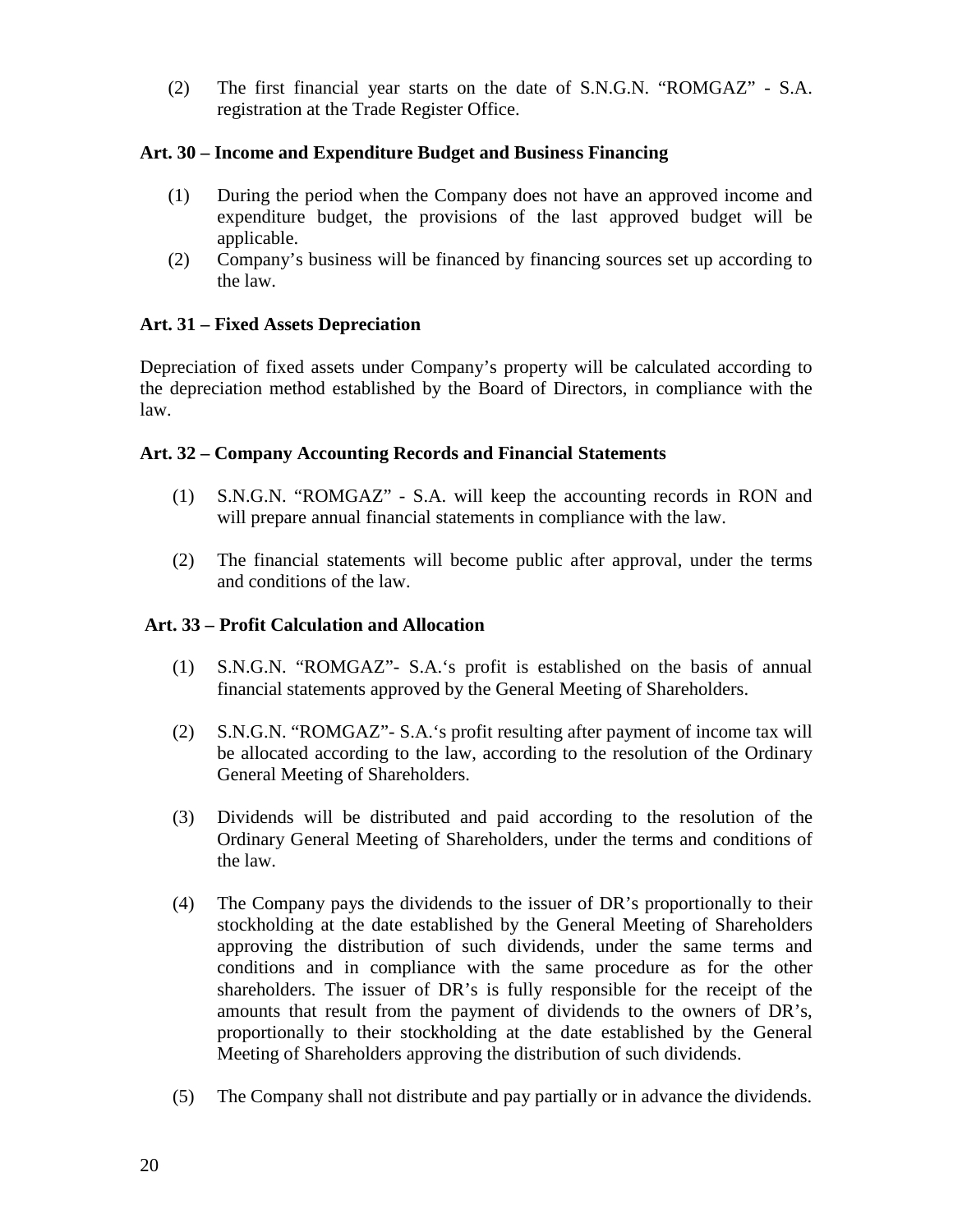## **Art. 34 – Company Dissolution and Winding-Up**

S.N.G.N. ROMGAZ - S.A.'s dissolution and winding up will be done in compliance with the law.

## **Art. 35 – Final Provisions**

Provisions of these Articles of Incorporation will be supplemented by the applicable law related to trading companies, to organization and operation of public companies and by the provisions of Civil Code.

This deed is the updated form of the Articles of Incorporation of Societatea Nationala de Gaze Naturale "ROMGAZ" – S.A., approved by Resolution No. \_\_\_\_\_\_ of the Extraordinary General Meeting of Shareholders on \_\_\_\_\_\_\_\_\_\_\_\_\_\_\_\_\_\_\_\_\_\_\_ .

## **AUTHORIZED PERSON**

## **CORNEL BOBALCA**